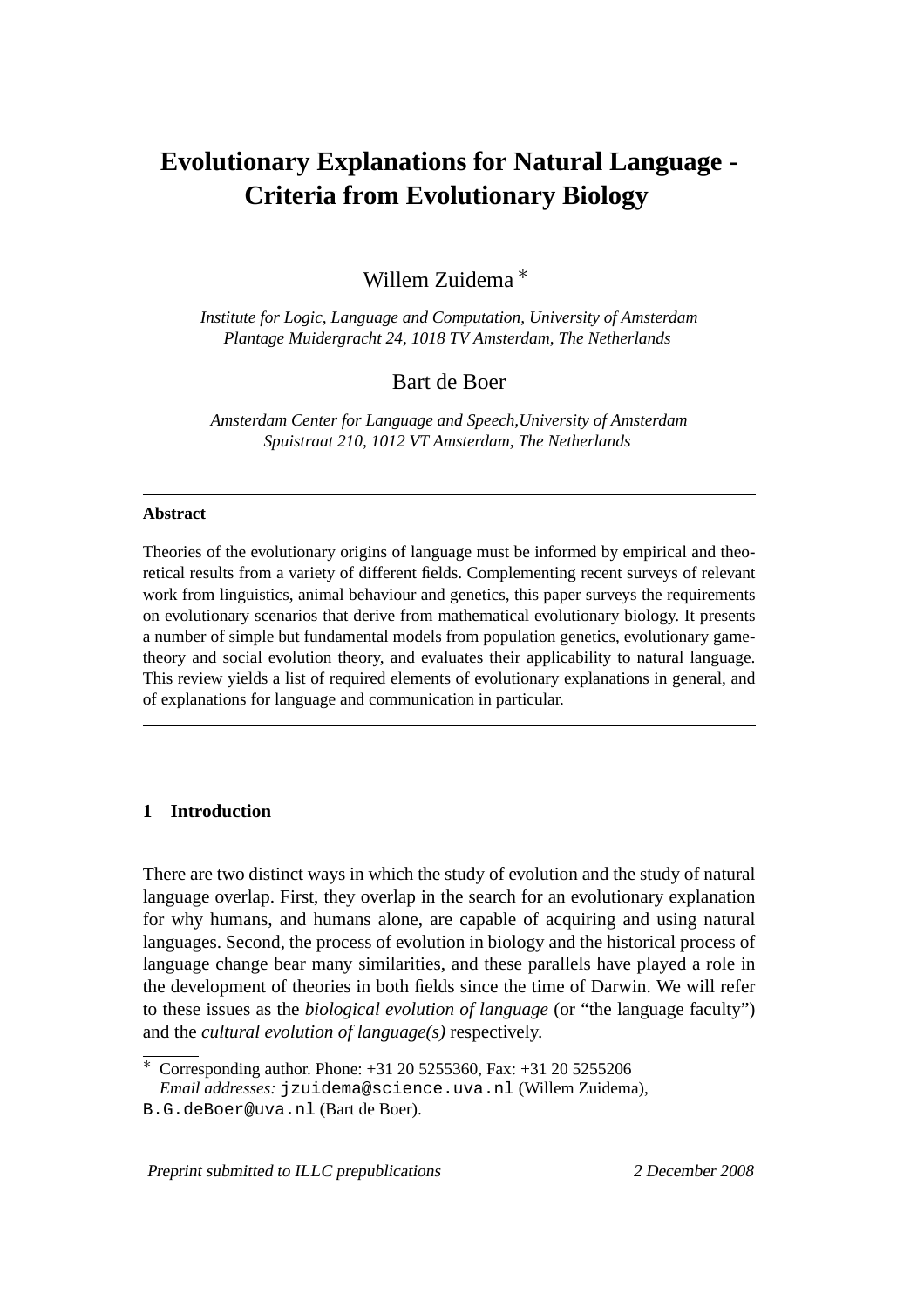When chimpanzees, our closest living relatives, are taught human language, they acquire several hundreds of signals (R. Gardner & Gardner, 1969; Savage-Rumbaugh, McDonald, Sevcik, Hopkins, & Rubert, 1986). They fail, however, to produce speech sounds themselves, to acquire the many tens of thousands of words in natural languages, and to grasp the use of quite basic rules of grammar (Terrace, 1979; Truswell, to appear). Human infants, in contrast, acquire their native language rapidly. They produce speech sounds and comprehend simple words before the age of 1, produce their first words soon after their first birthday and the first grammatical constructions before their second birthday (Tomasello & Bates, 2001).

Why? Clearly there is something special about humans that makes them extraordinarily apt to acquire and use natural languages. Among other things, the anatomy of the vocal tract, the control mechanism in the brain for complex articulation and the cognitive ability to analyse and produce hierarchically structured sentences appear to be qualitatively different in humans than in other apes. How did this capacity for language come about? One possibility is that the human capacity for language has emerged purely as a side-effect of the many changes in anatomy and cognition that occurred in the hominid lineage. Although this possibility cannot be dismissed, from a biological point of view it does not appear very likely. Humans spend around 3 hours a day or over 20% of their awake time talking (Dunbar, 1998, and references therein), verbal abilities play a significant role in social status and, it seems, in both the reproductive success of individuals and the success of our species as a whole. Such a salient characteristic of any organism would require a Darwinian, evolutionary explanation. Hence, although the side-effect scenario is a possibility, it can only be the conclusion of an elaborate investigation, and not serve as null hypothesis. Nevertheless, although language as a whole might be considered a biological adaptation, many specifics about language (language universals) are perhaps better understood as the outcome of cultural evolution. In this view, the complex results of cultural evolution and social learning have had indirect consequences for biological evolution.

Both biological and cultural evolution of language have received a great deal of attention in recent years, leading to a plethora of theories and models (Hurford, Studdert-Kennedy, & Knight, 1998; Christiansen & Kirby, 2003) and a number of monographs each year (Dessalles, 2007; Heine & Kuteva, 2007; Hurford, 2008; MacNeilage, 2008; Mufwene, 2008). Many proposals involve a single mechanism or factor responsible for the emergence of modern natural languages. In some cases, extensive scenarios for the evolution of language are proposed. Although this enormous body of work contains a great number of interesting ideas and findings, there are also a number methodological problems. First, it is extremely difficult to relate separate proposals to each other, because of a lack of consensus on terminology and basic assumptions. Second, it is extremely difficult to evaluate the internal consistency and empirical validity of proposed theories, because of a lack of formal rigour.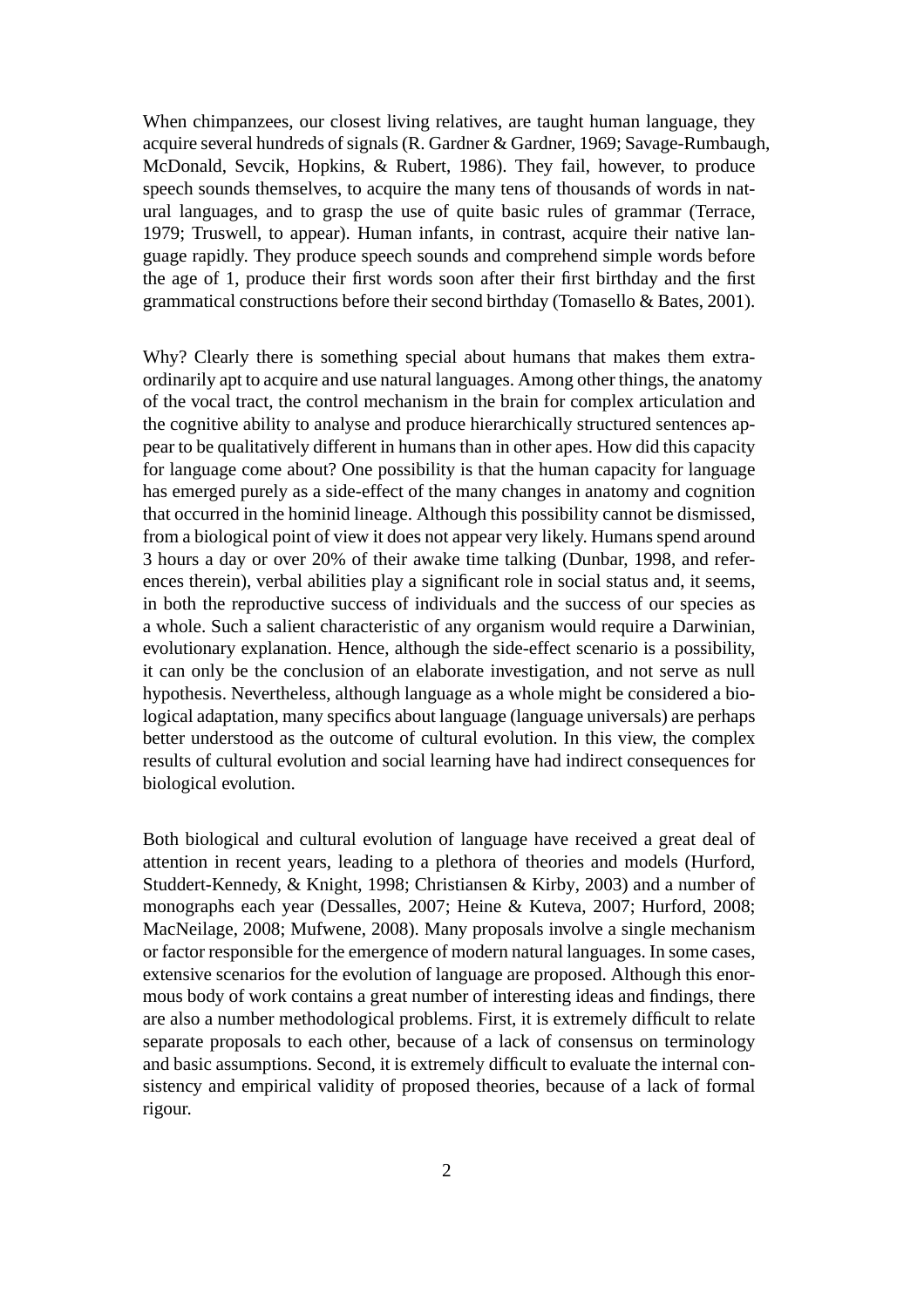In some ways this situation is reminiscent of the state of the whole field of evolutionary biology before the establishment of theoretical population genetics by Fisher, Wright, Haldane and others in the 1920s and 30s. Their mathematical models, and the subsequent informal "modern synthesis", convinced biologists of the central role of natural selection in evolution. Confusion remained about the units of selection, but with the settling of the group selection debate by Maynard Smith (1964) and Williams (1966) a consensus emerged about the minimum requirements for evolutionary explanations, as well as a common vocabulary in which disagreements can be phrased.

In the interdisciplinary field of language evolution, this clarity is yet lacking. It is our opinion that much could be gained if the progress made in evolutionary biology would be wider known in linguistics and other fields that contribute to the study of language evolution. To this end, we will review some simple mathematical models from evolutionary biology, and evaluate how they can be applied to both the biological and the cultural evolution of language. This paper thus complements important reviews of results relevant to language evolution from genetics (S. Fisher & Marcus, 2006), comparative psychology (Doupe & Kuhl, 1999; Hauser & Fitch, 2003; Pinker & Jackendoff, 2005), linguistics (Jackendoff, 1999) and neuroscience (Deacon, 2000), as well as more specific, "single-paradigm" reviews of language evolution modelling (Kirby, 2002; Nowak, Komarova, & Niyogi, 2002; Wang, Ke, & Minett, 2004; Számadó & Szathmáry, 2006). The bird's eye view of this paper makes clear, we hope, where the real challenges for language evolution research lie.

The contribution of this paper will be mostly a methodological one. We will not focus on the exact phenomena, neither the linguistic phenomena under study, nor their genetic or neurological implemantations. We will also not focus on reconstruction of ancestral traits by comparison with our evolutionary ancestors. Rather, we will provide an overview of techniques from theoretical biology that may help to put the linguistic, genetic, neurological and biological phenomena in coherent and theoretically adequate evolutionary scenarios. As we take our inspiration from theoretical biology, the focus will be on *biological* evolution, not *cultural* evolution. However, we will from time to time indicate how results from biology might be applied to the study of cultural evolution. Most of the models we discuss are well-known in the various subdisciplines of evolutionary biology and represented in various textbooks. However, we know of no paper that reviews, as we do here, how simple mathematical models have shaped the thinking of evolution at levels from the gene to social behavior in groups, and certainly not in a form accessible to linguists and cognitive scientists.

We will start with some classical results from population genetics, about the way gene frequencies in a population change as a result of mutation and selection, and then discuss the case for viewing natural selection as optimisation, as well as the problems with this view. This optimisation view then provides a natural bridge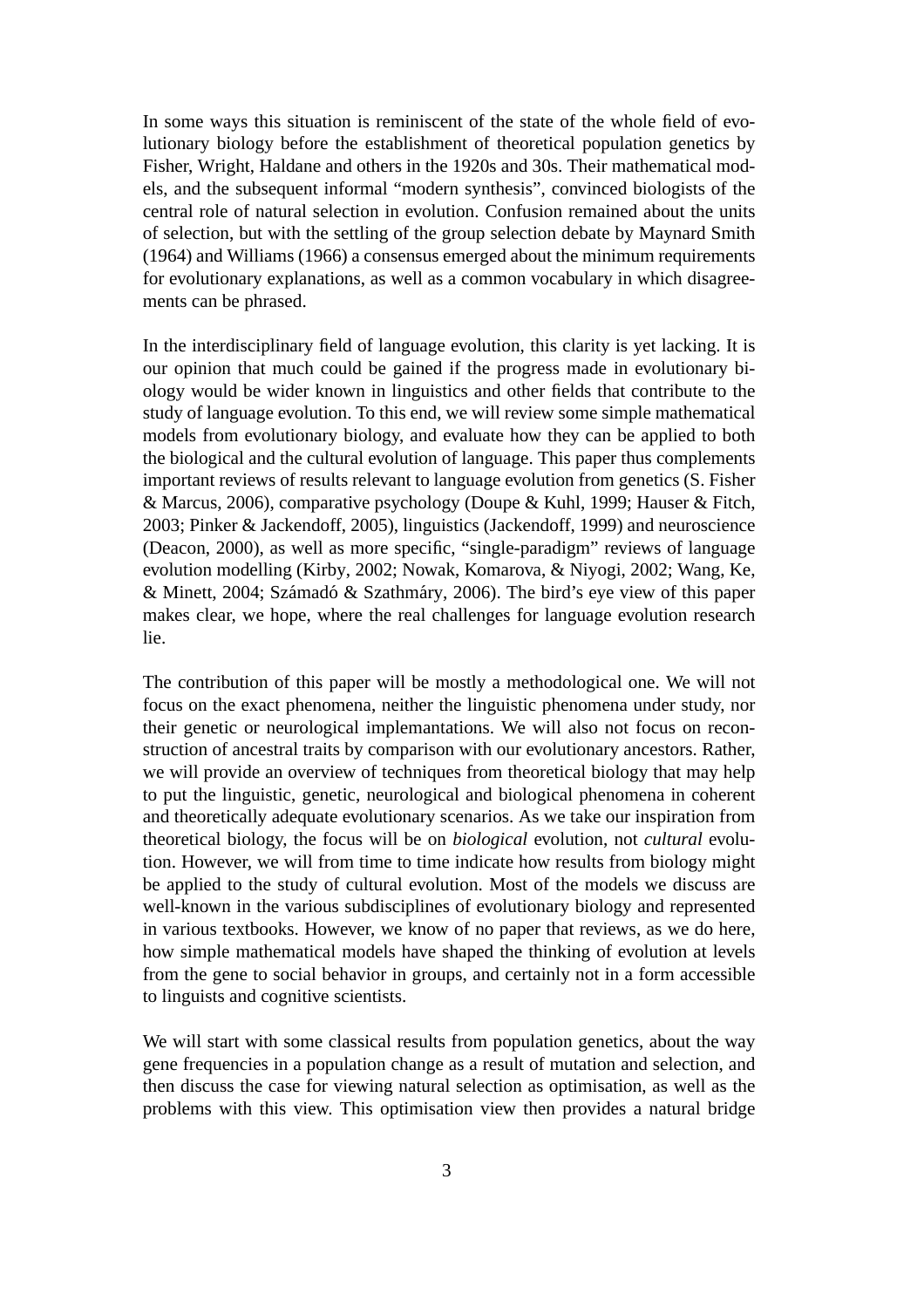to evolutionary game theory, where the targets of optimisation shift because the opponents in the game evolve as well. Finally, extensions to social evolution models that deal with kin selection, will lead us to the issue of levels of selection, and clarify the relation of cultural evolution models – with the dynamics happening at the level of cultural replicators – to evolutionary biology generally.

We will propose a list of criteria that an ideal theory of the evolution of language should satisfy. We realize that in the present state of knowledge no account of the evolution of language can satisfy all criteria, but the list can nevertheless serve as a point of reference and as a reminder what in biology is expected of an evolutionary explanation.

# **2 Evolution as Gene Frequency Change**

If we want to investigate specific hypotheses on adaptations for language, what form should such hypotheses take? The early formal models in population genetics are a useful starting point. But first, it should be clear that any statement about biological evolution is a statement about how genes mutate and spread in a population through random drift and selection. That statement in no way reflects the form of genetic determinism or naivety about "language genes" that have made some evolutionary linguists wary to talk about genes at all. But if properties of language are to be explained by some biological endowment, which in turn is to be explained as an adaptation for language, then we need to be explicit and postulate a series of altered genes that influence the ability for language. Such genes can have many additional non-linguistic effects (an illustrative example is the recently discovered FOXP2 gene, that, when mutated, causes a range of problems in language processing as well as in sequencing orofacial movements, Lai, Fisher, Hurst, Vargha-Khadem, & Monaco, 2001). We can phrase this criterion as follows:

# **Criterion 1 (Heritability)** *Evolutionary explanations for the origins of a trait need to postulate genetic changes required for that trait.*

Of course, one can sensibly study the evolution of traits for which the genetic component has not been identified. The point here is to emphasise that biological evolution implies genetic changes.

A formal model of evolution as gene frequency change can be built-up in the following way. Consider first that in humans, as in almost all sexually reproducing organisms, every individual inherits two versions of each gene, one from the father and one from the mother. If there is to be any change, we need to consider at least two different variants, alleles, for each gene, and monitor the increase in frequency of one allele at the expense of the other. In figure 1 the Mendelian model of inheritance of two alleles – A and a at a single locus – is depicted. Adults (top row)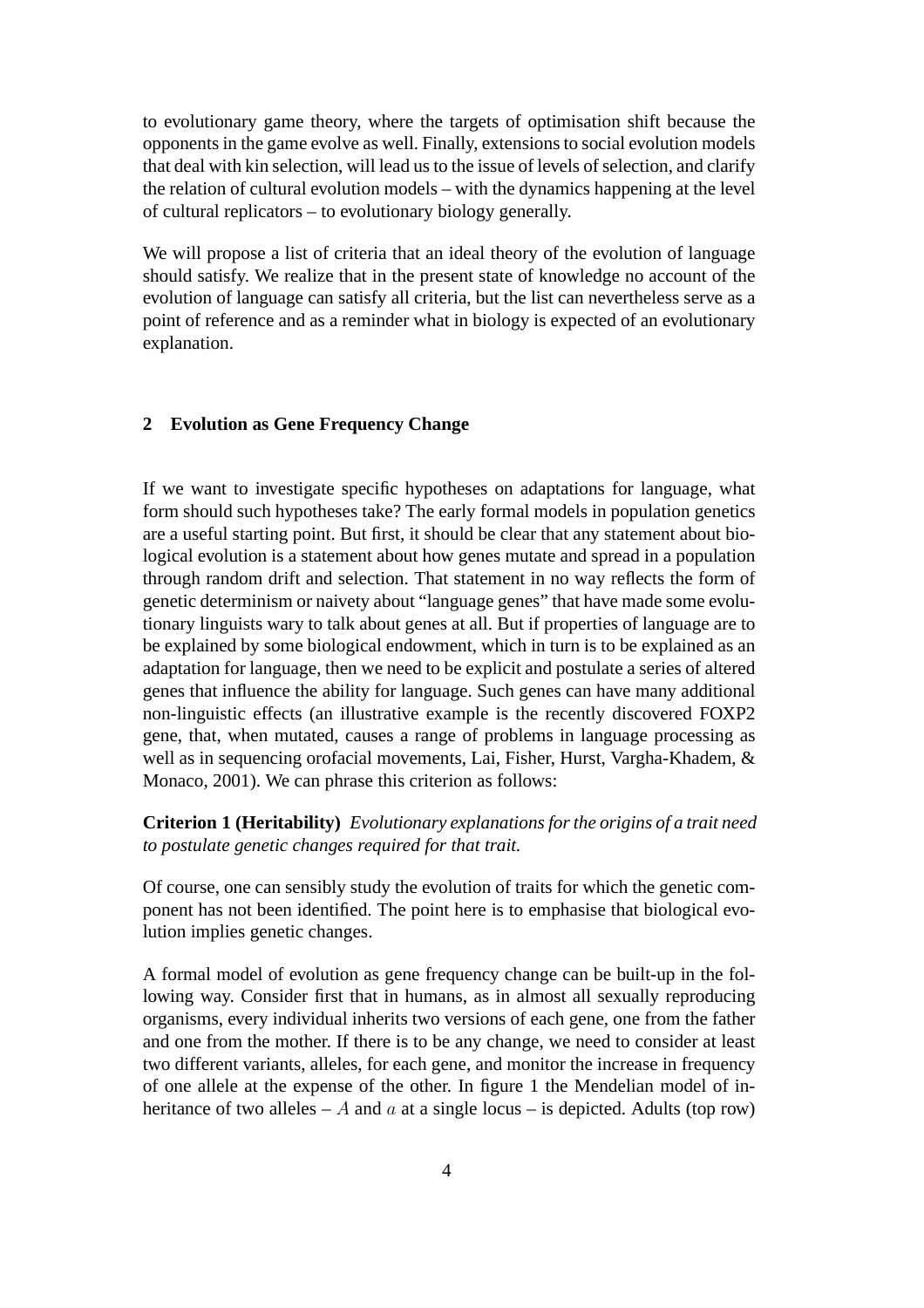have a genome that is of any of the three possible types  $AA$ ,  $Aa$  or aa ( $Aa$  and  $aA$ ) are equivalent). These adults produce sperm and egg-cells (second row) with just a single copy of the gene under consideration. In sexual reproduction, a sperm-cell and an egg-cell fuse, and grow out to a new individual (third row). Evolution, in this simple scheme, concerns the change in frequencies of the types  $AA$ ,  $Aa$  or  $aa$ , or the change in frequencies of the alleles A and a.



Fig. 1. Mendel's model of inheritance, and the Hardy-Weinberg model of allele and genome frequencies under Mendelian inheritance with no selection nor drift.

The Hardy-Weinberg model (developed independently by British mathematician Godfrey Harold Hardy, 1908 and German physician Wilhelm Weinberg, 1908; see Crow, 1999) describes the gene frequencies if there is no mutation or selection. Consider the frequencies of the three types (top row) at any particular point in time, and call these frequencies  $D$ ,  $H$  and  $R$ . The frequencies of the alleles  $A$  and a in the sperm and egg-cells are simply:

frequency of 
$$
A
$$
:  $p = D + \frac{1}{2}H$   
frequency of  $a$ :  $q = R + \frac{1}{2}H$ , (1)

because individuals with type  $AA$  or aa will always pass on an A or a respectively to their sperm and egg-cells, but individuals with type Aa only half of the time.

Under a number simplifying assumptions (including random mating, random meiosis, an infinite population and no sex differences at the relevant locus), the frequencies of the three types in the offspring are simply  $D' = p^2$ ,  $H' = 2pq$  and  $R' = q^2$ , because you need two  $A$ 's or  $a$ 's to make an  $AA$  or  $aa$  respectively, and you need an  $\overline{A}$  from either the father or the mother and an  $\overline{a}$  from the other parent to make an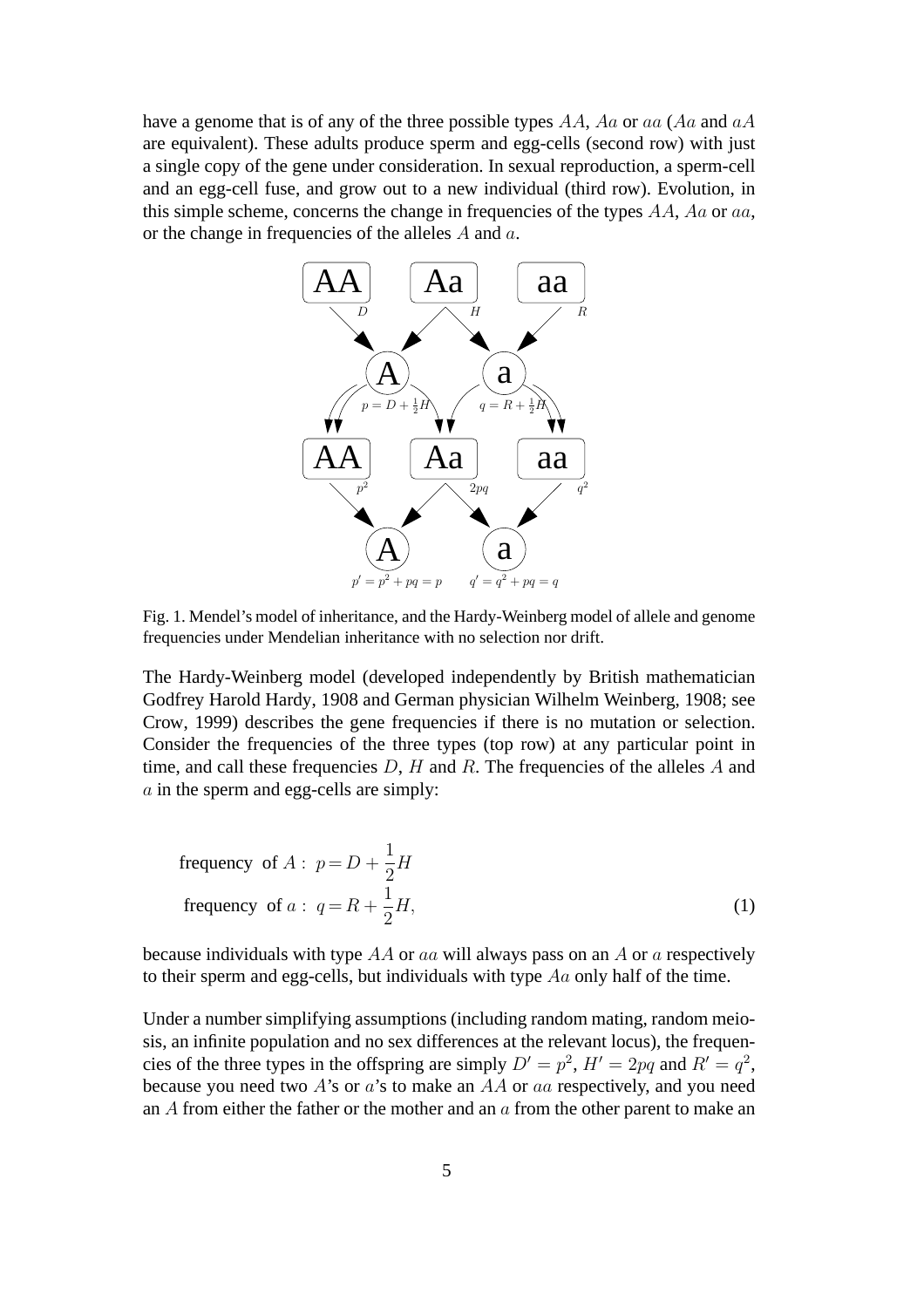Aa. When this offspring then starts producing sperm- and egg-cells, the frequencies of the alleles A and a are:

new frequency 
$$
p' = D' + \frac{1}{2}H' = p^2 + pq
$$
  
new frequency  $q' = R' + \frac{1}{2}H' = q^2 + pq$ . (2)

Hardy and Weinberg's simple but fundamental observation is that because  $p+q = 1$ (the total frequency of all alleles must be 1, and thus  $q = 1 - p$ ), it follows that p and  $q$  are constant under this model of inheritance:

$$
p' = p^2 + pq = p^2 + p(1 - p) = p^2 + p - p^2 = p.
$$
\n(3)

This result shows that under Mendelian inheritance existing variation in gene frequencies is maintained. This is in contrast with "blending inheritance" (the assumed model of inheritance before the rediscovery of Mendel's laws around 1900), where a child's trait values are the average of the parents' and variation quickly dissipates over time. The result played a crucial role in reconciling Mendelian genetics with Darwinian evolutionary theory, because it showed variation remains stable long enough for natural selection to operate (R. A. Fisher, 1930, chapter 1).

The Hardy-Weinberg model can be extended in a straightforward manner to include the effects of selection. Natural selection, in Darwin's theory, is the consequence of differences in survival rates to the age of reproduction and the differences in reproductive success. These effects can be summarised with a fitness coefficient for each of the possible types, which gives the expected number of offspring. A high coefficient  $w_{AA}$  means that individuals of type  $AA$  reproduce successfully, such that their genes are well represented in the next generation. In terms of the equations, this just requires weighting the contributions of parents of each type with the relevant fitness coefficient:

$$
p' = \frac{p^2 w_{AA} + pq w_{Aa}}{\overline{w}},\tag{4}
$$

where  $\overline{w}$  is the average fitness and given by:

$$
\overline{w} = p^2 w_{AA} + 2pq w_{Aa} + q^2 w_{aa} \tag{5}
$$

(this term is needed to account for changes in population size due to reproduction and selection).

Equation (4) gives us a first handle on the requirements for evolutionary innovation, and, hence, evolutionary explanations. First of all, natural selection operates on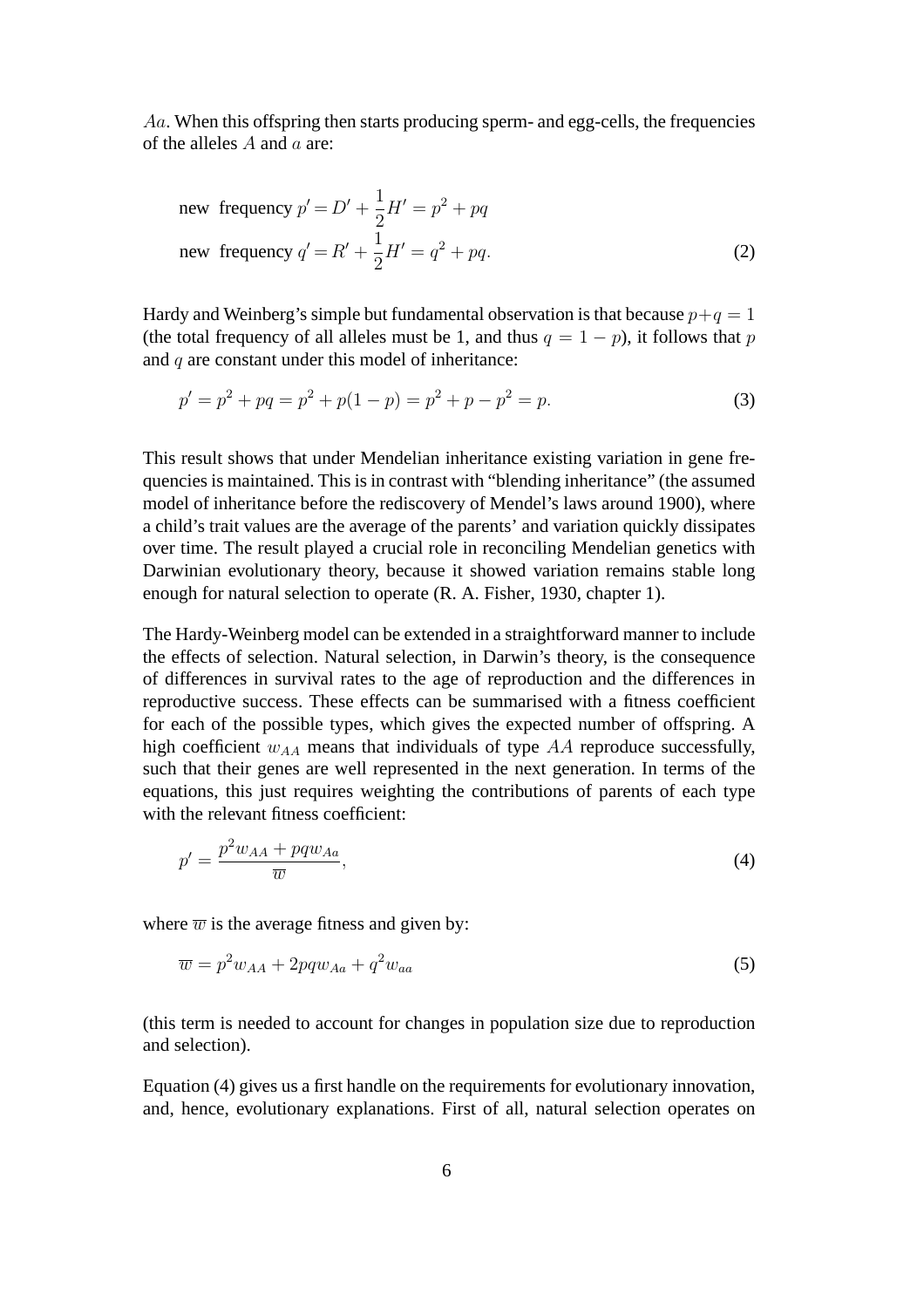variation. Second, natural selection favours fitter genes and individuals over less fit ones. Both the variation and the fitness differences need to be made explicit:

**Criterion 2 (Strategy set)** *Evolutionary explanations need to postulate a set of possible types* <sup>1</sup> *, as well as the mutations that can move an organism from one type to another.*

**Criterion 3 (Payoff function)** *Evolutionary explanations need to postulate a function that relates the possible types in a given environment (that may include other evolving individuals) to fitness.*

If we are interested in a specific biological innovation – that is, a mutation – that was relevant for learning or using language, we need to consider the situations before and after that mutation. In the simplest case,  $a$  is the preexisting gene that is initially shared by the whole population, and  $A$  is the mutated version of  $\alpha$  that has arisen in a single individual. Hence, initially  $q \approx 1$  and  $p \approx 0$ . If A is to play a role in an evolutionary scenario, we need to establish that allele A spreads in the population (as sketched in figure 2); in other words, that  $p$  increases. We can formulate this criterion as follows:

**Criterion 4 (Invasibility)** *Innovations in an evolutionary scenario need to be able to* invade *a population; that is, an innovation should spread in a population where it is extremely rare.*

If we know all fitness coefficients, it is straightforward to work out what happens to the frequency of the new mutation. As it turns out, A will spread if  $w_{Aa} > w_{aa}$ , and it will get fixed ( $p = 1$ ) if  $w_{AA} > w_{Aa}$ . In other words, the fitness of the new gene must be greater than that of the old one, and the new gene must, to some extent, be *dominant* over the old one such that its effects are noticed in individuals that inherit copies of both genes from each of the parents. In fact, the difference in fitness between the two variants must be significant, at least large enough for the new gene not to get lost by chance fluctuations (R. A. Fisher, 1922) and to get established after a reasonable number of generations (Haldane, 1932). Note that these results depend on some strong assumptions, including an infinite population with randomly interacting individuals.

<sup>&</sup>lt;sup>1</sup> In biological systems, organisms have a genotype (their genes) and a phenotype (their body and behavior). Variation and inheritance take place at the level of the genotype, while selection takes place at the level of the phenotype. In cultural evolution, there is not necessarily a distinction that corresponds to the genotype and the phenotype, and we therefore use the more neutral term "type". When referring to biological organisms, we do use the terms genotype and phenotype.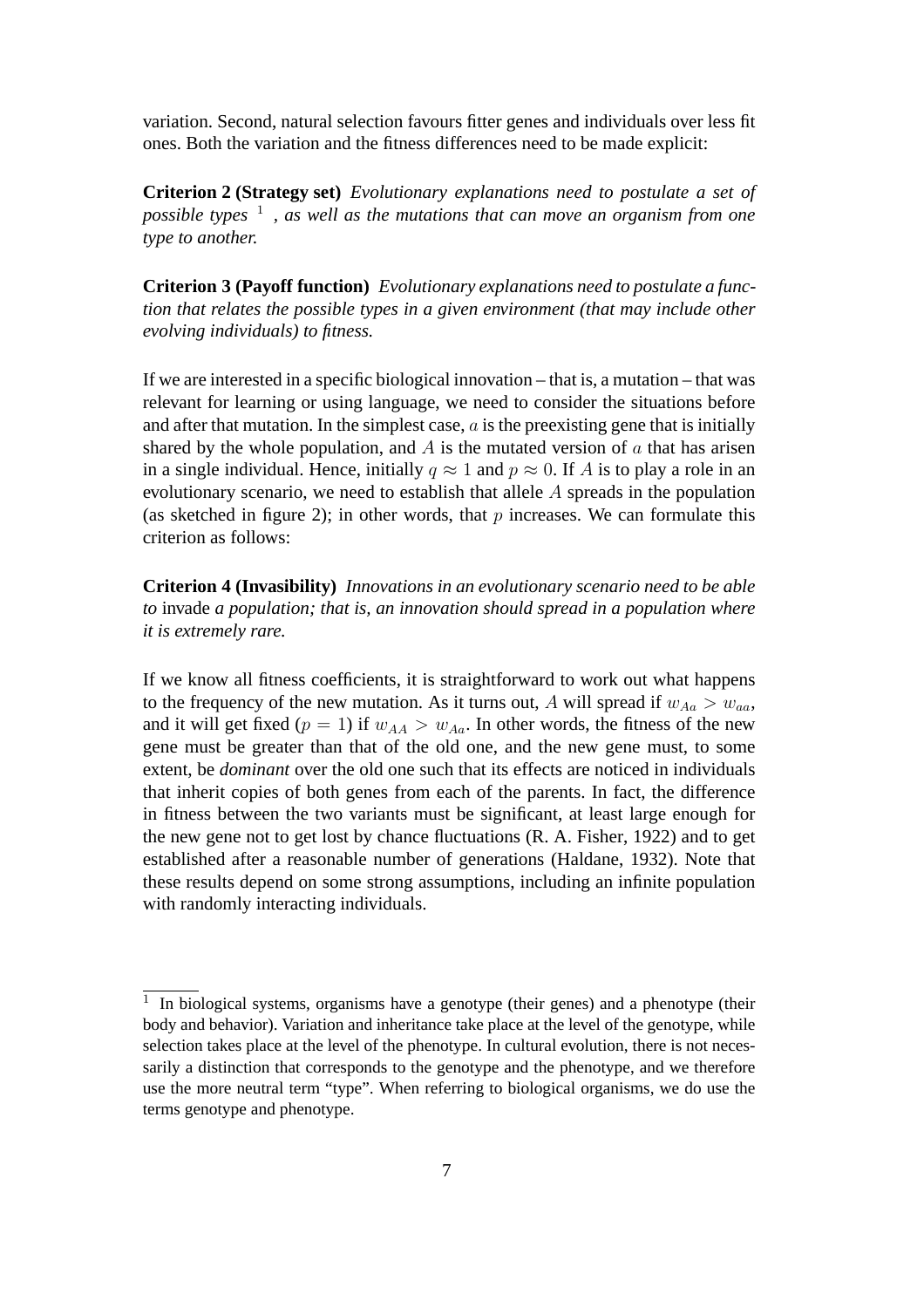

Fig. 2. Evolutionary explanations are concerned with the spread of new genes in a population. In this diagram, the horizontal axis represents time and the vertical axis represents the ordered individuals of a population. At several points in time, a new mutation arises in a single individual. A crucial question is then whether or not this new mutation is able to invade. The diagram illustrates that even if a mutation is initially successful (i.e. the second), it can be swept out by an even more successful alternative type (i.e. the first). The effects of sexual reproduction and recombination – not shown here – can be that independent beneficial mutations that arise around the same time, both get established in the population.

## **3 Evolution as Optimisation**

Since Darwin (1859), the notion of "adaptation" has played a major role in evolutionary thinking. His work offered a coherent framework to study the traits of organisms in terms of their *function* for survival and reproduction. Even before the mechanisms of genetic inheritance were unravelled, Darwin thus transformed biology from a descriptive to an explanatory science. In the early 1920s the "founding fathers" of population genetics – Fisher, Wright and Haldane – worked out what happens to a single new gene when it appears in a population. But do the dynamics described by equation (4) constitute "adaptation"? In other words, does the predicted change in gene frequencies also mean the population will get better adapted to its environment, i.e. improve its average fitness?

Both Fisher and Wright set out to work out a more general result. I will discuss Fisher's "fundamental theorem of natural selection" (R. A. Fisher, 1930) in section 6. Here I will follow Wright's analysis of the average fitness in a population, in particular Roughgarden's (1979) version of these equations. It is useful to look at a couple of Wright's equations. First, it is convenient to look at the *change* in the frequency  $p$  at every time step. This is, using equation (4), given by:

$$
\Delta p = p' - p
$$
  
= 
$$
\frac{p^2 w_{AA} + pq w_{Aa}}{\overline{w}} - p
$$
 (6)

This equation can be rewritten as follows: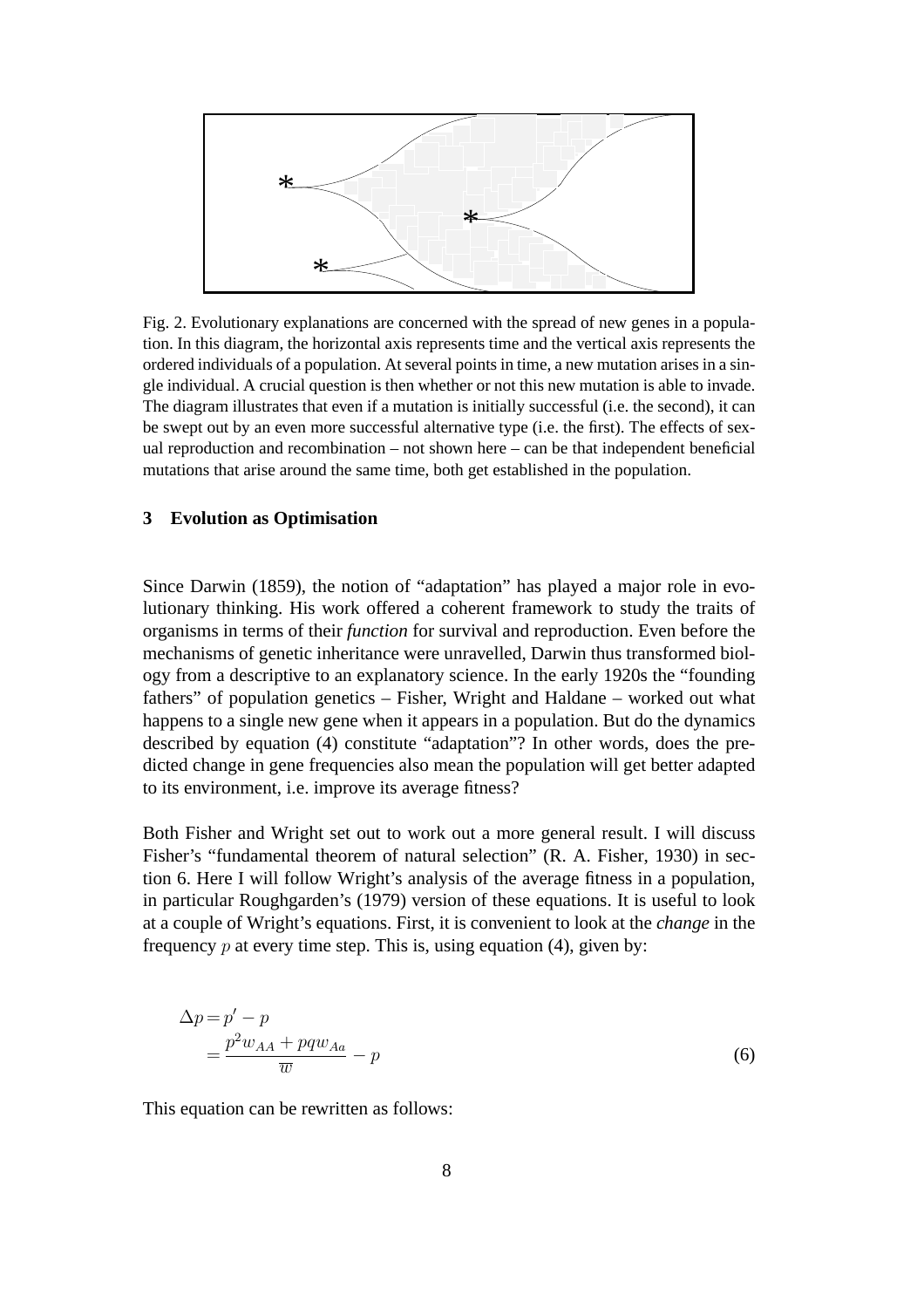$$
\Delta p = \frac{pq}{\overline{w}} \left( p \left( w_{AA} - w_{Aa} \right) - q \left( w_{aa} - w_{Aa} \right) \right) \tag{7}
$$

This equation tells us nothing new; it is essentially equation (4) in a different form. However, the new form will prove useful when we have worked out the next equation. We are interested in what happens to the average fitness when the frequency  $(p)$  of the innovation changes. Mathematically, this is represented by the derivative of  $\overline{w}$  with respect to p. The expression for average fitness is given in equation (5). Its derivative, if we assume the fitness coefficients are independent of  $p$  and  $q$  (that is, no frequency-dependence) turns out to be:

$$
\frac{d\overline{w}}{dp} = 2\left(p\left(w_{AA} - w_{Aa}\right) - q\left(w_{aa} - w_{Aa}\right)\right)
$$
\n(8)

When we note that equations (7) and (8) are very similar, it is clear that we can replace a large part of (7) with (8), and get:

$$
\Delta p = \frac{pq}{\overline{w}} \left(\frac{1}{2}\right) \frac{d\overline{w}}{dp}.\tag{9}
$$

This is a fundamental result for evolutionary biology. The equation says that the change in the frequency of a new gene, will be *in the direction* of the derivative of fitness with respect to that gene's frequency. That means that only if the average fitness increases with increasing  $p$ , will the new gene spread. Moreover, the spread will be fastest at intermediate frequencies (high variance) and low average fitness. In other words, evolution – under the assumption mentioned – will act to optimise the average fitness in the population: it will lead to adaptation.

However, the mathematical derivation of this intuitive result also tells us about its limitations. First of all, evolution is shortsighted. We saw a simple example at the end of the previous section: if  $w_{Aa} < w_{aa}$  (there is "heterozygous disadvantage"), then the new allele  $A$  will not spread in the population, even though at fixation it might improve the mean fitness in the population. Second, evolution needs (heritable) variation. If  $p = 0$  or  $p = 0$ , nothing will change. Thirdly, the equation is only valid if the fitness coefficients are *independent* of p and q. That is, whatever the traits are that allele A influences, the usefulness of the innovation should not depend on how many others in the population share it. This condition is obviously violated in the evolution of communication, because the usefulness of a signal will always depend on the presence of others that can perceive and understand it. Fourthly, the original Hardy-Weinberg model brought quite a lot of assumptions, including the independence of the single locus we looked at from other loci, random mating, discrete generations and infinite populations. Some of the consequences of relaxing dependence between genes, of relaxing the frequency independence and of relaxing the random mating assumptions will be evaluated in sections 4.2 and 5 and 7, respectively.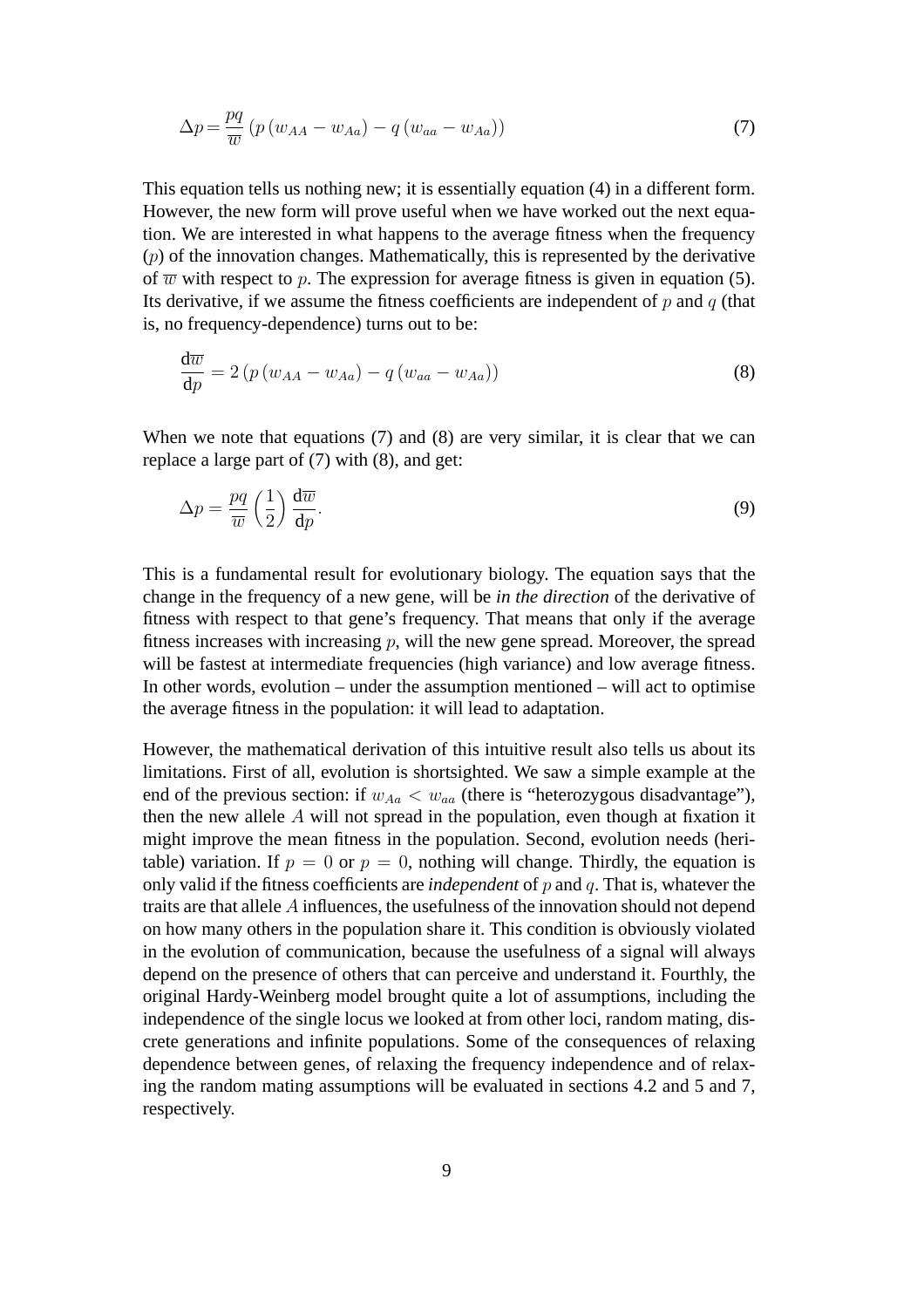Finally, as R. A. Fisher (1930) emphasised, these calculations deal only with the direct effects of natural selection. They predict the direction of change, but it is unwarranted to conclude that the average fitness in a population will increase. Environmental conditions might have changed in the mean time and, even if the environment is constant, all individuals in the population are better adapted to it such that competition is fiercer. These effects – not modelled by Wright and Fisher's equations – were collectively labelled "deterioration of the environment" by Fisher.

In addition to these quantitative results, Wright made a much more qualitative contribution relating evolution and optimisation. In a paper without any mathematics (Wright, 1932) he introduced an extremely influential metaphor: the **adaptive landscape**. The adaptive landscape is a landscape of 3 or more dimensions, with the plane (or hyperplane) representing the space of possible types, and the height of every point representing fitness (see figure 3). On such a landscape, a population is a collection of points. Mutations correspond to steps in the landscape; selection corresponds to the selective removal of individuals that are lower down. The process of evolution involves the population to climb up-hill, following a local gradient to a local peak.



Fig. 3. The adaptive landscape of fitness as a function of type. The graph illustrates an hypothetical examples in which two genes have a continuous range of effects. Real organisms have, in contrast, a discrete set of possible genotypes involving many more than two genes. Thus, mutations can take them in very many directions. This high dimensionality makes it more likely that there is some path uphill to the "adaptive peak" (see Provine (1986), chapter 9).

We will discuss some problems with the concept below. However, the adaptive landscape representation in this form does illustrate Darwin's (1859) insight that for a process of continuing evolution, we need a path of ever increasing fitness from the hypothesised initial point in type space to the end result. (In finite populations, stochastic drift can bridge fitness barriers in the adaptive landscape, but only if they are relatively shallow.) For complex traits, such as language, it seems reasonable to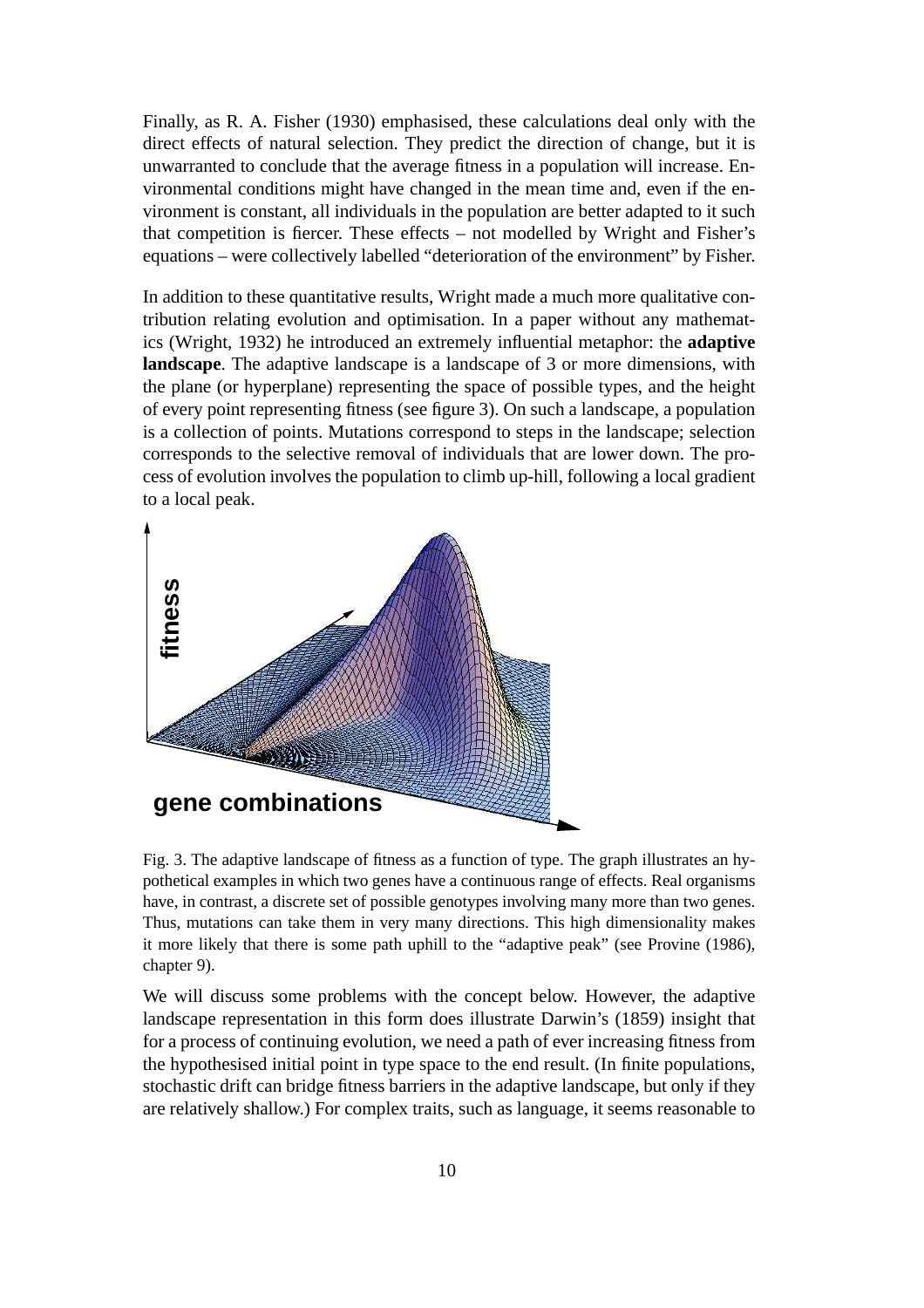postulate a series of many genetic changes. Wright's metaphor highlights the fact that each of these changes needs to confer an adaptive advantage:

**Criterion 5 (Fit intermediates)** *Explanations for complex traits, that involve a series of genetic changes, need to show a path of fit intermediates, from the hypothesised initial state to the desired end state.*

This criterion is important, but it might not be as problematic as it looks at first sight. First, although evolution will generally lead uphill, there is some room for random processes as well. Wright used the adaptive landscape metaphor to explain the effects of increases or decreases of the rate of mutation and the strength of selection. He also discussed at some length the effects of small population sizes, where inbreeding will lead to the non-selective process of genetic drift: random deviations from the locally optimal type due to accumulation of mutations and a lack of variation for selection to operate on. Wright's shifting balance theory (or at least one version of it) argues that the additional variation inherent in subdivided and inbreeding populations could help the population as a whole bridge fitness barriers. Although the shifting balance theory has little empirical support (Coyne, Barton, & Turelli, 2000), the basic idea that, under some conditions, genetic drift could help bridge a fitness barrier remains.

Second, one of the basic tenets of evolutionary biology is that all life originates from the same source. If that is true, all complex traits of all organisms are connected through paths of fit intermediates. Thus, if we wonder if there is a path on the adaptive landscape through which humans could evolve wings, the answer must be yes. Humans, bats and birds have a common ancestor, so there must be at least one series of environments (including other species) that would yield a path that leads from humans back to the common ancestor with bats, and again forward to modern bats (ignoring some difficulties such as frequency-dependent fitness).

Third, intuitions about getting stuck in local peaks based on the three-dimensional representation as in figure 3 must be treated with care. There are, in fact, a great number of problems with the concept (Provine, 1986, in his biography of Wright, gives a thoughtful critique). First of all, as Wright indicated, an actual genome consists of many (tens of) thousands of genes. Hence, the adaptive landscape has tens of thousands of dimensions, rather than just 3. That makes a big difference, because whereas local peaks seem extremely likely in 3 dimensions, they are in fact increasingly less likely with more and more dimensions. But, perhaps more importantly, the type space in Wright's graph is continuous, whereas the genotypes of actual organisms are discrete. Wright's landscapes, as drawn here, can in fact never be constructed for a real example.

Wright and others have looked at other versions of the adaptive landscape that are, in contrast, rigorously defined. One approach is to choose the gene frequencies and population average fitness as axes. A population, in this representation, is then a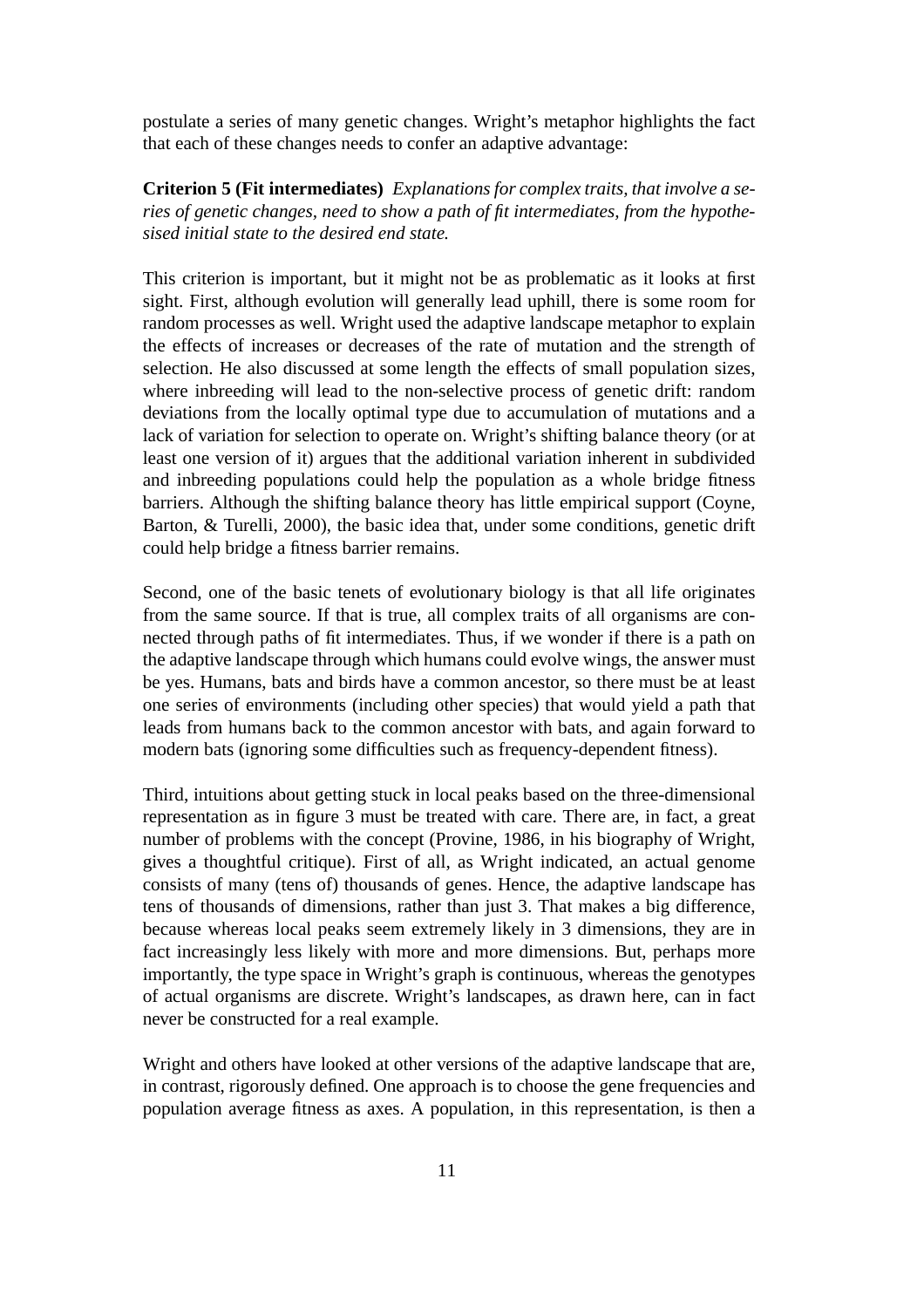single point in the landscape. The advantage of this representation is that it ties in nicely with the mathematical model of equation (9). However, the disadvantage is that in such a landscape one cannot visualise the effects of selection, mutation, genetic drift and subdivision of the population, which was the whole point of introducing the metaphor.

Alternatively, one can choose to use phenotypic, continuous traits against individual fitness as the axes of the landscape. The disadvantage of this approach is that mutations, which define what a type's "neighbours" are, are of course defined genotypically. Therefore, the random variation that builds up by mutation, will not generally be centred around a single population mean in phenotypic space. In cases where very little is known about the genetics anyway, such as language, that might not really matter, but, as we will see, there the landscape cannot be constructed anyway because of frequency dependence.

Nevertheless, the view of evolution as optimisation yields a powerful approach for deriving predictions about an evolving system, or for understanding an evolved system as adapted for a specific purpose. Parker and Maynard Smith (1990) present a methodology for evolutionary reasoning based on this view which they call "optimality theory"<sup>2</sup>. They first emphasise that every evolutionary study must start with identifying a clear biological question. Step 2 is to identify a set of strategies that are available for evolution to choose from. Step 3 is to identify a pay-off function, which evolution is supposed to optimise, and to show that the observed biological phenomenon tends towards the optimum. Step 4 is to relate pay-off, which is an indirect measure for fitness, to actual fitness. Finally, step 5 is to derive predictions and test them empirically.

This scheme provides a coherent framework for thinking about the evolution of language, and it is essentially the approach we champion in this paper. Note however, that the mathematical models discussed so-far concerned changes in gene frequencies, whereas Optimality Theory and language evolution research are concerned with phenotypic traits that typically involve many, often unknown genes. We will first discuss some limitations of the optimality view that apply even when we look at traits controlled by a single gene, and then discuss the more difficult issue of going from single-gene models to the evolution of complex phenotypic traits such as language.

<sup>2</sup> Parker & Maynard Smith's (1990) Optimality Theory is completely unrelated to Optimality Theory (Prince & Smolensky, 2004) in linguistics.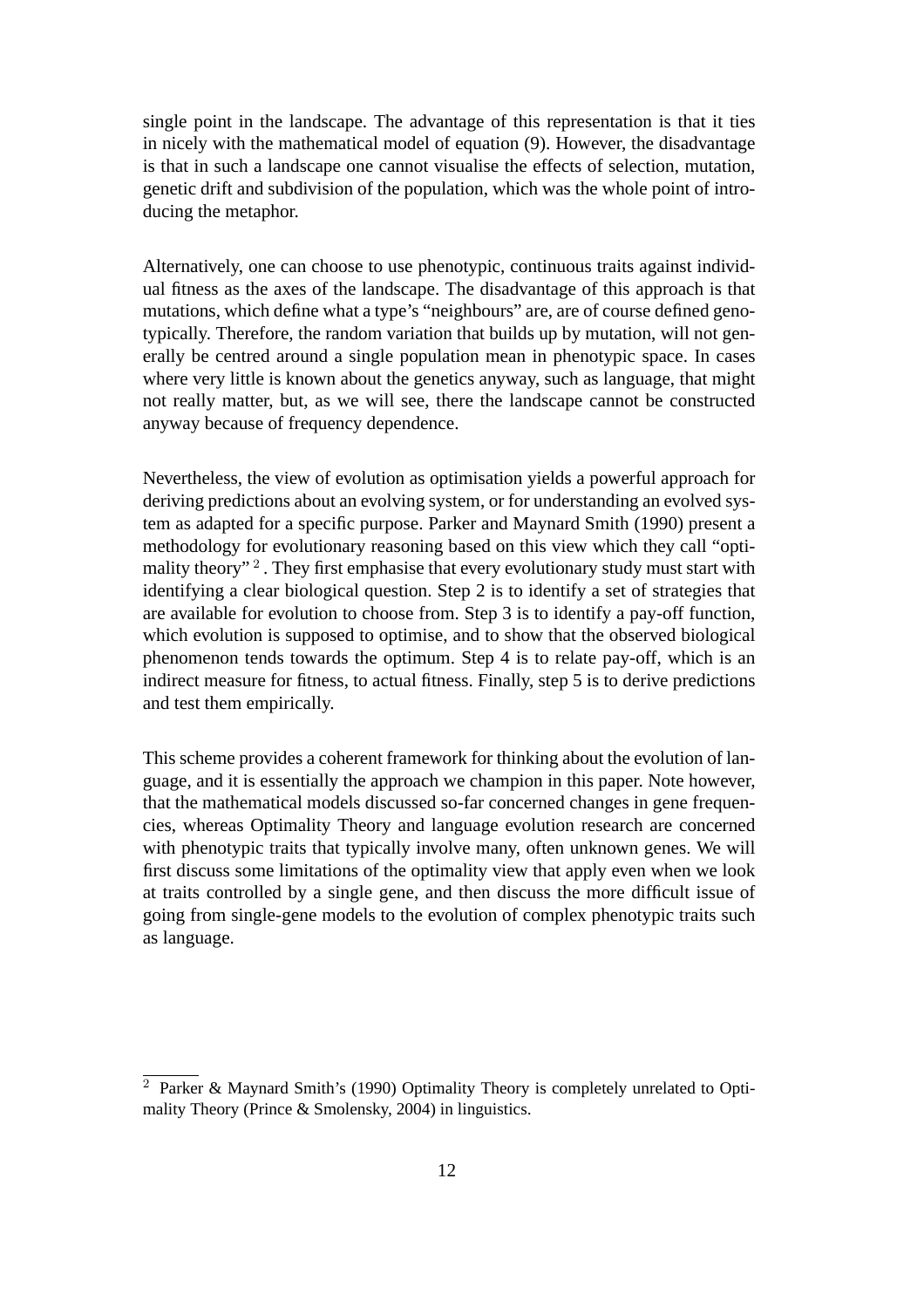#### **4 Limits to Optimality**

"Natural selection tends only to make each organic being as perfect as, or slightly more perfect than, the other inhabitants of the same country with which it comes into competition. And we see that this is the standard of perfection attained under nature" (Darwin, 1872, <sup>p</sup> 163; quoted in Provine, 1986, p209).

As Darwin was well aware, the fact that evolution can be thought of as optimisation does not imply that the features of organisms are optimal or perfectly adapted to their environment. The most obvious evidence for the existence of limits to optimality, are the many examples of indigenous species that are rapidly driven to extinction after humans introduced a foreign, competing species. There is a whole tradition of listing the limitations of natural selection (e.g. Dawkins, 1982; N. Barton & Partridge, 2000). These can be classified in five types: (i) biophysical constraints, (ii) genetic constraints, (iii) the speed of evolution, (iv) mutational load and (v) fluctuating fitness.

# *4.1 Biophysical constraints*

With regard to **biophysical constraints**, it is clear that all of the complexities of biological organisms need to grow out of a single cell. Throughout its development, an organism needs to maintain its metabolism, to selectively take up chemicals from its environment and to autonomously build-up all of its complex features. That process of biological pattern formation is constrained by what is possible at all with the materials available in a biotic environment, by what can be coded for by genes, and by which possibilities are reachable for evolution. It is obvious that these constraints are at work, given for instance the limitations in speed of both a prey and a predator trying to outrun each other. It is also obvious, however, that these limitations have not prevented evolution from building exquisitely complex and well-adapted organs such as, for instance, the human ear.

The constraints and trade-offs are all crucial elements of an adaptive explanation. As evolution operates in the physical world, it is impossible to optimize all aspects of an organism simultaneously. All traits of an organism have costs and benefits, and the payoff function (as mentioned in criterion 3) represents the difference between the benefit of a trait and its cost. As evolution optimizes the payoff, rather than maximizing the benefit or minimizing the cost, it is expected to move towards a solution that is in some sense a compromise between cost and benefit. The more precise we can be about constraints and trade-offs,the more convincing demonstrations of optimality within these constraints are as evolutionary explanations.

The best examples of trade-offs in language are probably in the physical properties of speech. Liljencrants and Lindblom's (1972) demonstration that the vowel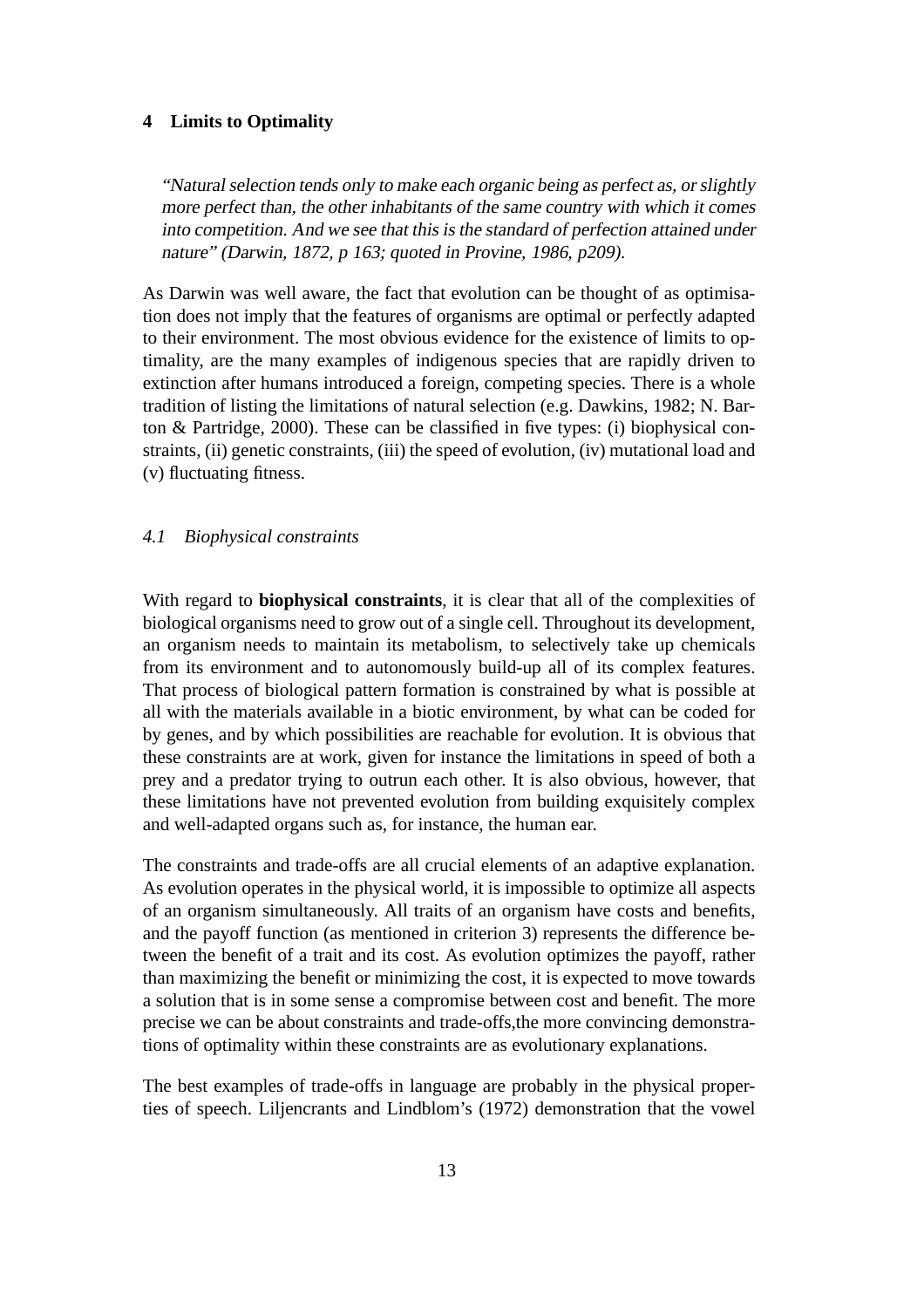systems in human language appear to be optimised for reliable recognition under noisy conditions and under constraints on perception and articulation, is suggestive. Lieberman (1984) has argued that the human larynx has descended deeper down the throat in order to allow more flexibility of the articulatory organs. This allows us to make many different speech sounds, at the expense of an increased propensity to choke. Although controversial (Hauser & Fitch, 2003), this theory on the evolution of language does illustrate the role of evolutionary trade-offs that result from the physiological constraints in speech production.

For other components of human language, such as its semantics or syntax, it is extremely difficult to derive biophysical constraints. What sort of grammars can or cannot be encoded by genes and implemented in neuronal tissue? The only solid results relevant to this question, suggest that quite a variety of networks of interacting cells are *Turing equivalent*. That is, they can – if sufficiently large, given sufficient time and properly initialised and interpreted – compute any computable function (Siegelmann & Sontag, 1991; Wolfram, 2002). This is not to say that any grammar can be easily encoded by genes or acquired by a neural net; but without better models of the neural implementation of language, we cannot start to make sensible assumptions about the actual architectural constraints on natural language syntax that were at work during human evolution.

However, it would be overly pessimistic to conclude that we can therefore not say anything sensible about how language evolved. There are two categories of constraints in language evolution that can be made precise. First of all, we have good "mentalist" models of syntax that describe its fundamental computational properties, and the **computational constraints** that any implementation will face. For instance, we know there exist constructions in natural languages that cannot be modelled by weaker formalisms (in terms of the extended Chomsky Hierarchy) than (mildly) context-sensitive rewriting grammars (Joshi, Vijay-Shanker, & Weir, 1991); we know that the whole class of context-sensitive rewriting grammars is not *identifiable in the limit* from positive samples alone (Gold, 1967); and we know that grammars of that type have a worst-case time-complexity of  $O(n^5)$  in parsing (G. E. Barton & Berwick, 1987). Such computational constraints on representation, learning and processing, and the formalisms they are expressed in, allow us to at least make a start with testing the internal consistency of an evolutionary scenario, and with formulating a sensible strategy set for evolution.

## *4.2 Genetic constraints*

Population and molecular genetics make some specific predictions on **genetic constraints**. Natural selection can often not optimise all different phenotypic traits independently from each other, because of the following features of genes: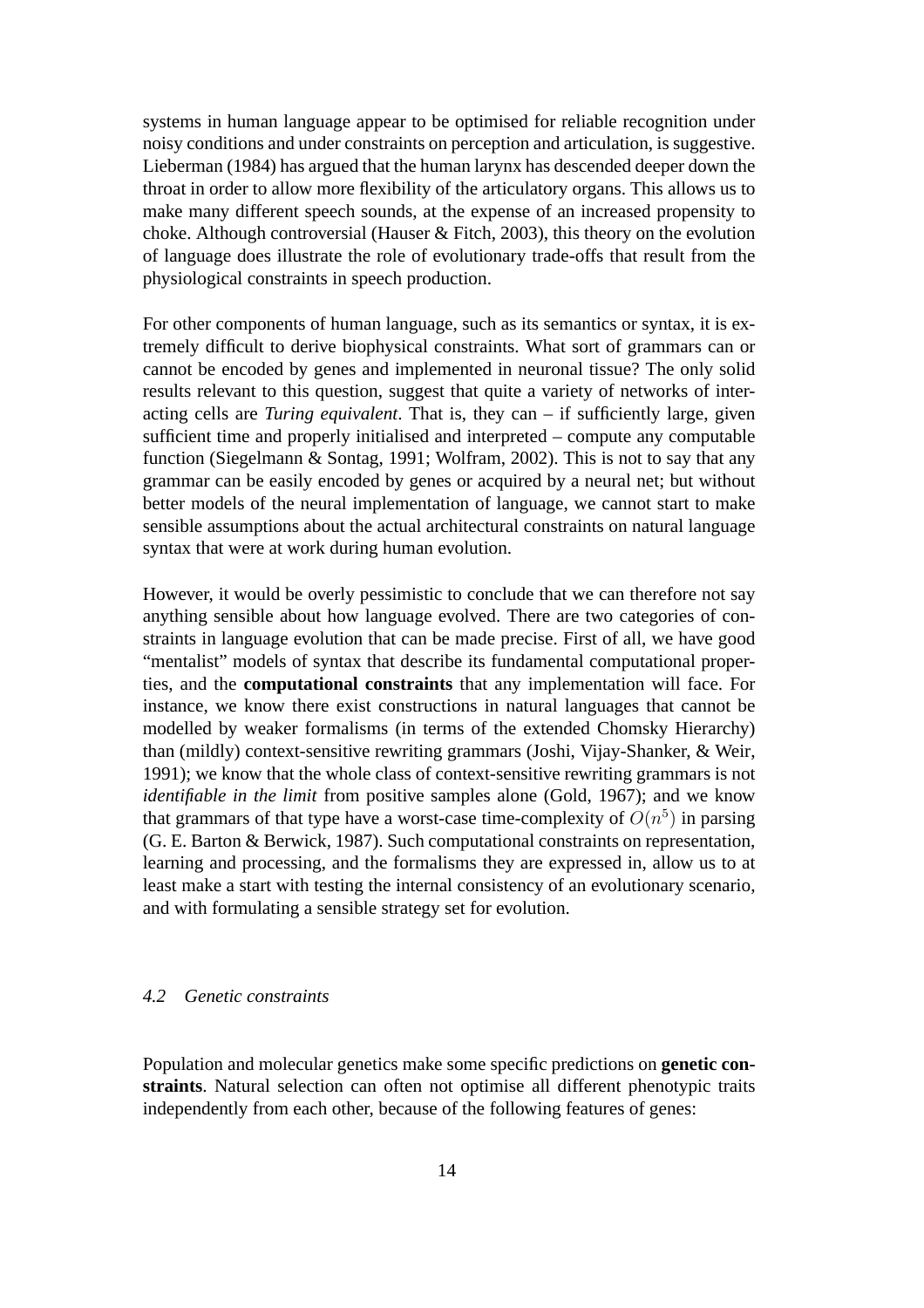- A single gene typically has an effect on many different phenotypic traits (pleiotropy);
- The effect of a gene on a trait depends on the presence or absence of other genes (epistasis);
- Genes are physically linked to each other in a chromosome (linkage).

The little that is known about human genetics relevant for language (e.g. Lai et al., 2001) suggests, unsurprisingly, that all these general observations hold for language as well. Most of these biophysical and genetic constraints are reflected in the choice of the strategy set, which contains all strategies/trait values that are available to evolution, and excludes those that cannot be instantiated. The physical linkage between genes, however, is  $-$  in the long term  $-$  not one of these hard constraints on what can evolve, because recombination will eventually break the linkage such that one gene can occur without the other. Linkage does constrain how fast things can evolve, which is also crucial for the course of evolution.

#### *4.3 The speed of evolution*

More generally, the **speed of evolution** is constrained by the available genetic variation at every step (including effects from linkage) and the strength of selection. Considerations about evolutionary time should be included in evolutionary explanations:

**Criterion 6 (Sufficient time)** *Evolutionary explanations need to establish that there has been enough time for favourable alleles to get established in the population.*

#### *4.4 mutational load*

Evolution needs variation to operate on, and mutation is the source of this variation. However, because mutation is indiscriminate and random, it will also constantly create individuals that are worse than average, or even inviable. This is called **mutational load**. In the adaptive landscape metaphor, whereas selection will push a population to the top of an adaptive peak, mutation will pull the population downhill. The dynamic equilibrium is called *mutation–selection balance*.

A series of formal models of the cultural transmission of language have been proposed (Nowak, Komarova, & Niyogi, 2001; Komarova, Niyogi, & Nowak, 2001; Mitchener & Nowak, 2002) based on the concept of mutational load. It is therefore worth looking at how this concept has been formalised. However, rather than discussing the general population genetics analysis of mutational load, we will here only focus on Eigen's (1971) model, on which the studies of language evolution are based. See Wilke (2005) for a discussion of its relation with population genetics.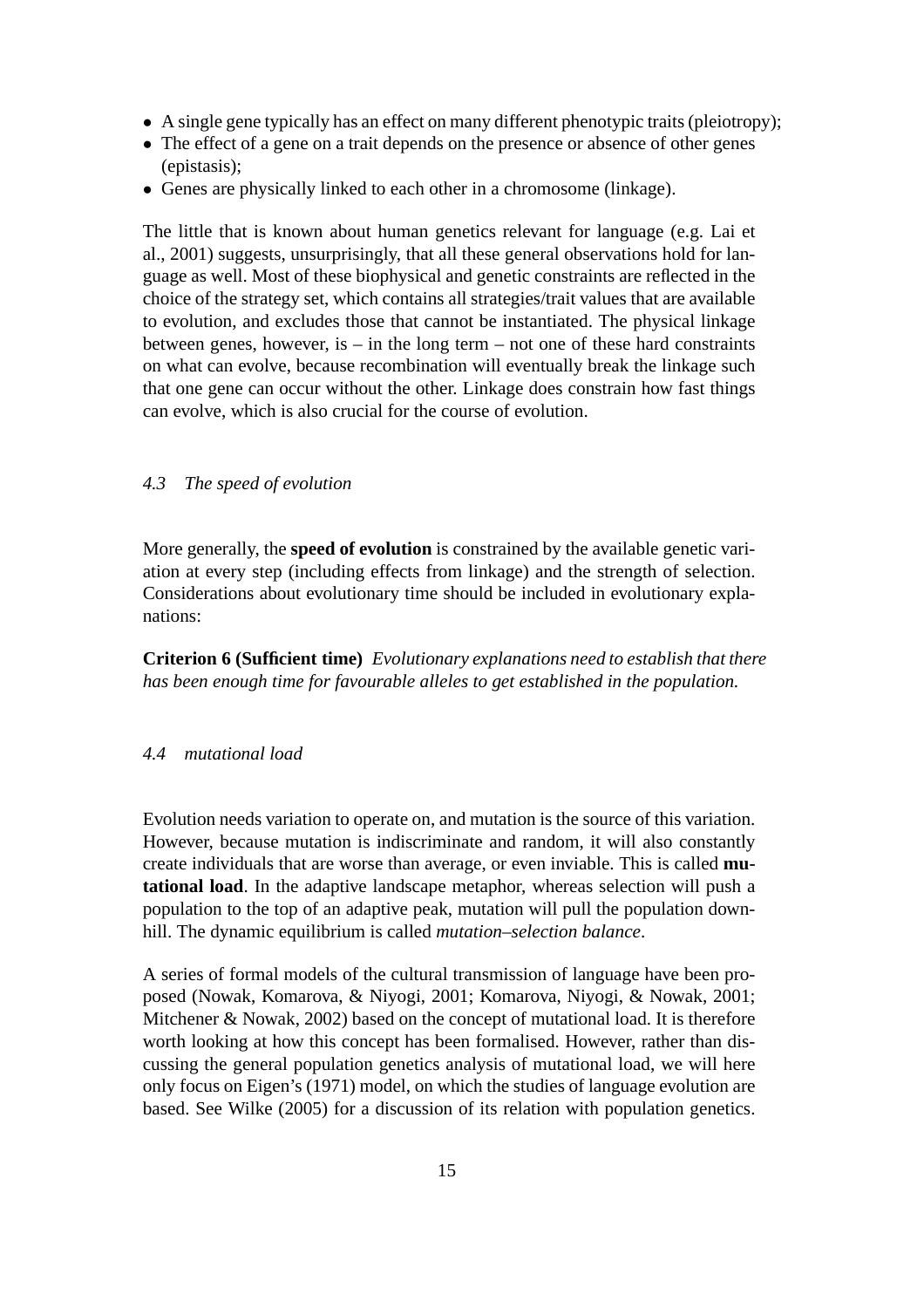Using notation loosely based on Maynard Smith and Szathmary (1995) and Nowak ´ et al. (2001), we can write Eigen's equation as follows:

$$
\Delta x_i = \sum_{j=1}^{M} x_j w_j \mathbf{Q}_{ji} - x_i,
$$
\n(10)

where i and j are indices for all the M distinct possible genotypes.  $\Delta x_i$  stands for the changes of the frequencies of all genotypes  $i$  (hence, the expression  $(10)$ ) defines a coupled system of equations with one equation for each possible *i*).  $x_i$  is the frequency of genotype i and  $w_i$  its fitness.  $\mathbf{Q}_{ji}$  is the probability that a given child will have genotype i if its parent has genotype j. Hence,  $Q$  is a matrix of size  $M \times M$  that describes the effects of mutation.

Eigen looked at a very specific choice of parameters. Suppose that there is a single genotype with a high fitness, and all other genotypes have the same, low fitness. That is, the adaptive landscape is flat, except for a single high peak. Now suppose there is a constant probability  $\mu$  of mutation per gene, and no cross-over. The probability q that an individual consisting of  $l$  genes produces identical offspring is now:

$$
q = \left(1 - \mu\right)^l,\tag{11}
$$

where  $l$  is the genome length.  $q$  is called the "copying fidelity". One can work out where the mutation–selection balance is for different mutation probabilities. Eigen's result is that there is a precise value of  $q$  where the mutation–selection balance suddenly drops to vanishingly small quantities of each possible genotype. That is, if the mutation probability is above a threshold value – the *error threshold* – selection ceases to play any role, and individuals have essentially random genotypes:

**Criterion 7 (Mutational load)** *Evolutionary explanations need to postulate a mutation rate high enough to generate the variation needed, but low enough to not suffer from an extreme mutational load (to cross the error threshold).*

Komarova et al. (2001) worked out a version of Eigen's equations under frequencydependent selection (see below), and applied it to the learning and evolution of language. They showed that there is a precise threshold for the accuracy of language learning, for the selective evolution of alternative Universal Grammars to be possible.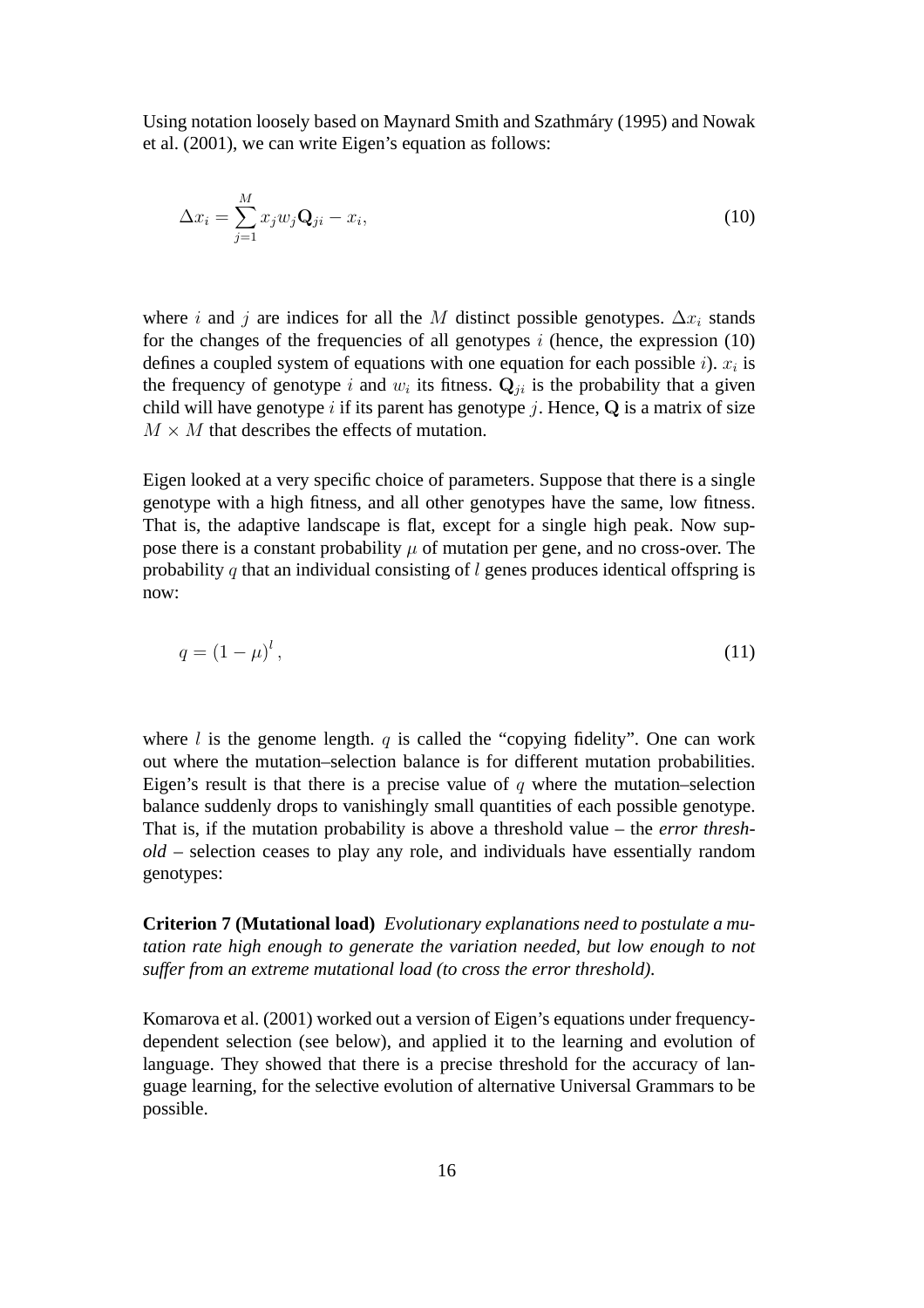## *4.5 Fluctuating fitness*

A final category of limits on optimality comes from **fluctuating fitness**, that is, from the fact that the fitness regime of organisms is constantly changing. First of all, there are temporal fluctuations in the environmental conditions on many different timescales, both regular and irregular: from the day and night cycle to climate changes. Similarly, there are geographic differences, such that migrating organisms might find themselves in very different habitats. Organisms adapted to one set of conditions, are not necessarily adapted to other conditions.

But perhaps more interesting is the situation where the fitness regime of a particular species changes due to evolutionary changes of the species itself (**frequency dependent selection**) or of any of the other species it interacts with (**co-evolution**). The evolution of language and communication is frequency-dependent, because linguistic innovations are unlikely to pay off if there is no one to talk to. The fitness coefficients in language evolution are therefore not constants, as in equation (8), but will depend on the frequencies of the different alleles in the population. Evolutionary game theory is the general framework for addressing frequency-dependent selection, and will be discussed in the next section. Because natural languages are transmitted culturally, there can also be a process of cultural evolution, such that we can perhaps sensibly speak about the *coevolution of language and the brain* (Deacon, 1997; Christiansen, 1994; Kirby, 1994). This is explored a bit further in section 8 in general terms.

A related phenomenon is **sexual selection**, where selection is not on the ability to survive to reproductive age or the ability to reproduce per se, but on the ability to beat rivals of the same sex in the competition for a mate, or on the ability to persuade potential sexual partners to choose one as a mate (Darwin, 1859, p.94). Here, the fitness of a given genotype (defining e.g. a male trait) is not fixed, but also dependent on the frequency of all the possible genotypes (regulating e.g. female preferences) in the population. Traits that are the result of sexual selection generally appear at first sight useless or maladaptive, but help to attract mates or deter competitors for mates. In the evolution of speech, sexual selection seems to have played a role in shaping the secondary sexual traits, such as the lower pitch in human male voices, which results from larger larynx and vocal folds, and a change in formant frequencies at puberty, which makes males appear larger and results from a second descent of the larynx.

# **5 Evolutionary Game Theory**

The formal framework to describe the consequences of multiple agents optimising their own payoff in a social context is the **Theory of Games**. Game theory concep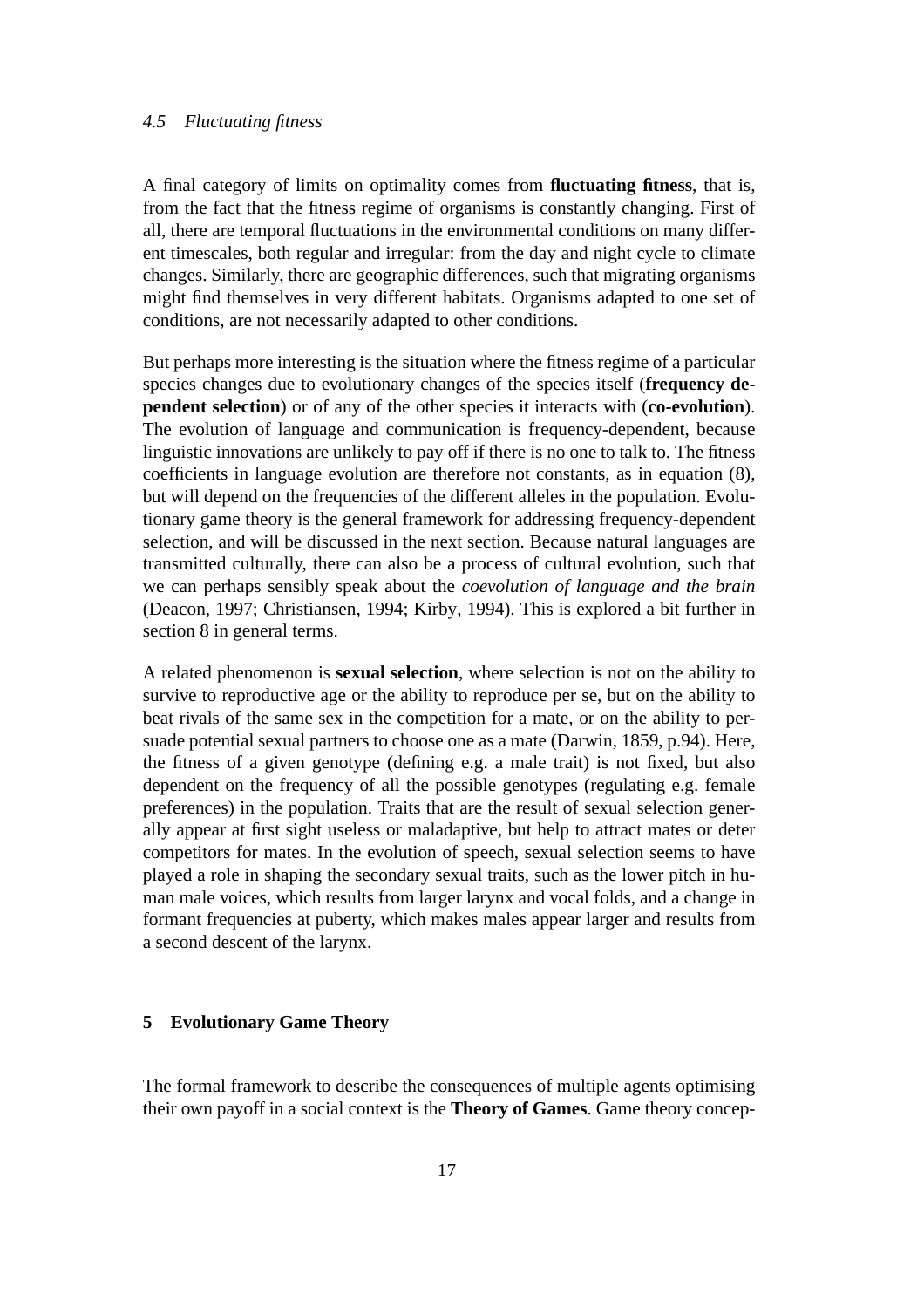tualises the interaction between agents, the "players", as a game where all players choose from a set of available strategies. Crucially, the outcome of a game for each player, its payoff, depends on the strategies of other players.

The following example is derived from Maynard Smith and Price (1973). Imagine a conflict between two birds competing for a single food source, each with the choice between three strategies: "dove" (retreat immediately if the other player is aggressive), "hawk" (always be aggressive) and "prober" (start off aggressive, but share the food source peacefully if the other player does not give up, but does not escalate either, and continue aggressively if the other player does give up). We assume that the value of the food source is  $b = 10$  and the expected cost of an escalated fight  $c = 100$ . For 2 players and a small number of discrete strategies, the payoffs can be conveniently summarised with a *payoff matrix*, as in figure 4.

|                                  | player 2's strategy |                |                  |  |  |  |  |  |  |
|----------------------------------|---------------------|----------------|------------------|--|--|--|--|--|--|
| player 1's strategy $\downarrow$ | Dove                | Hawk           | Prober           |  |  |  |  |  |  |
| Dove                             | $rac{1}{2}b = 5$    | $b=10$         | $b=10$           |  |  |  |  |  |  |
|                                  | $rac{1}{2}b = 5$    | $\overline{0}$ | $\overline{0}$   |  |  |  |  |  |  |
| Hawk                             | 0                   | $-c = -100$    | $-c = -100$      |  |  |  |  |  |  |
|                                  | $b=10$              | $-c = -100$    | $-c = -100$      |  |  |  |  |  |  |
| Prober                           | $\theta$            | $-c = -100$    | $rac{1}{2}b = 5$ |  |  |  |  |  |  |
|                                  | $b=10$              | $-c = -100$    | $rac{1}{2}b = 5$ |  |  |  |  |  |  |

Fig. 4. Extensive and matrix representations of games, showing the payoff of players  $1(F_1)$ and  $2(F_2)$  for different strategies played by each player.

We can postulate a decision mechanism for each player, and study how the outcome of the game changes with players adapting their strategies based on what the other players do. The dynamics of such games, with all players making their own decisions, are often extremely difficult to describe. Often, however, it is possible to derive the conditions under which a game is stable (i.e. where no player will change strategy). In non-cooperative game-theory – where "selfish" players each try to optimise their own payoff – the crucial concept is that of a **Nash equilibrium** (Nash, 1950). This equilibrium is defined as the situation where no player can increase its payoff by unilaterally changing its strategy. As *rational* players are assumed to maximise their payoff, games will therefore typically evolve toward a Nash equilibrium.

In evolutionary biology (after some pioneering work by R.C. Lewontin and W.D. Hamilton, as is discussed in Maynard Smith, 1982) the use of game theory took off with the work of Maynard Smith and Price (1973) and Maynard Smith (1982). Maynard Smith & Price introduced the concept of **Evolutionarily Stable Strategy** (ESS) in an analysis of the evolutionary advantages of "limited war" strategies in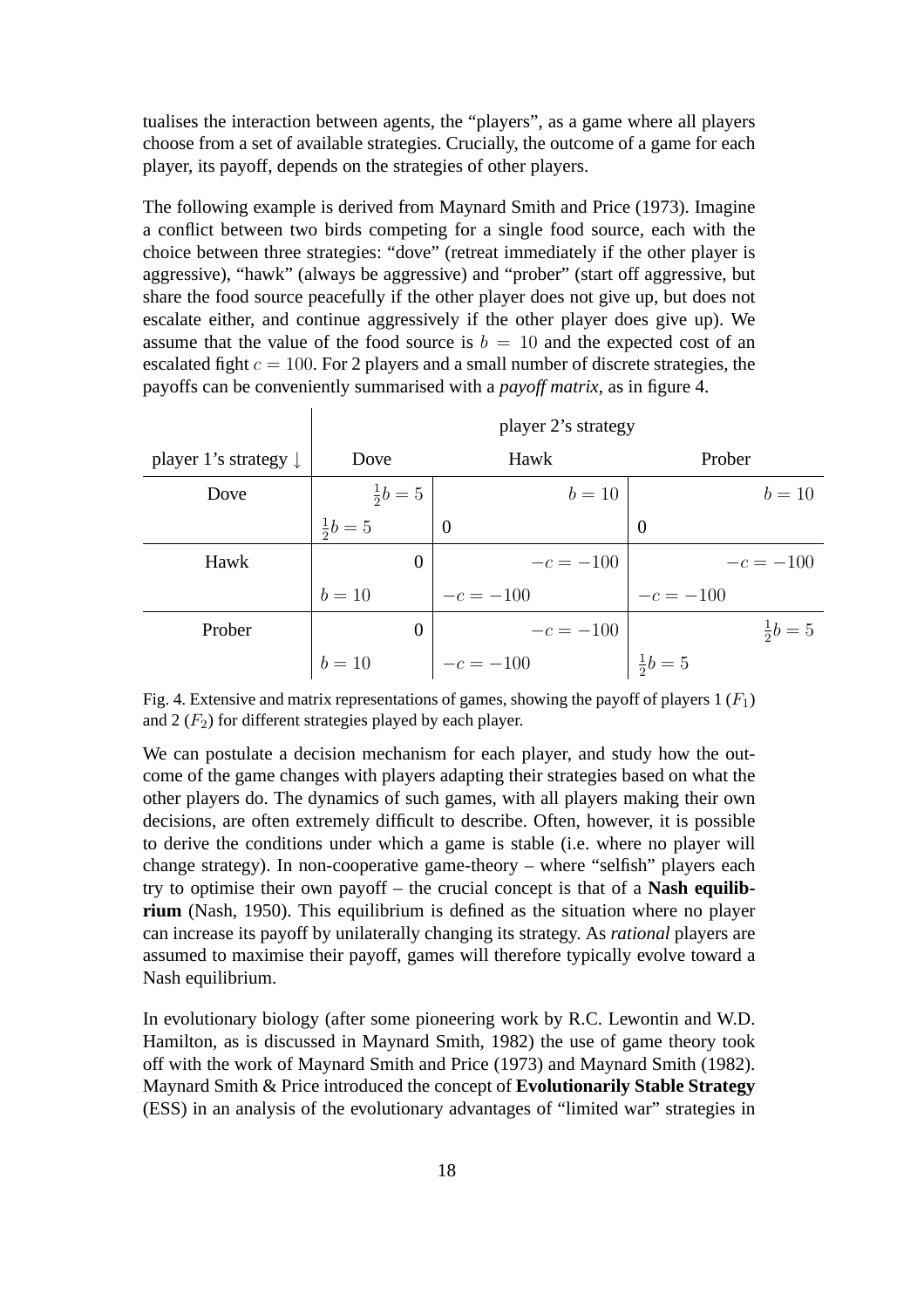animal conflicts, such as the prober strategy introduced above. An ESS is a strategy that cannot be *invaded* by any other strategy, because all other strategies get either a lower payoff when playing against the ESS, or if their payoff is equal, they get a lower payoff when playing against themselves. That is, if  $F(i, j)$  gives the payoff for a player playing strategy i against an opponent playing strategy j, then i is an ESS if for every strategy j either  $F(i, i) > F(j, i)$  or  $F(i, i) = F(j, i) > F(j, j)$ . Every ESS also defines a Nash Equilibrium (if the game is symmetric) but the stability criterion is stricter, because it implies that every alternative strategy will be selected against if it occurs at small frequency in the population.

In the example of figure 4, we can see that the dove-strategy is not an ESS, because the hawk-strategy has a higher payoff when playing against it. In a populations of doves, the hawk strategy thus enjoys an initial selective advantage and will increase in frequency. The hawk-strategy is not an ESS either. A population consisting of just hawks can in turn be invaded by the dove-strategy, which has a higher payoff in a population of hawks, or by the prober-strategy, which has equal payoff against hawk but a higher payoff against itself. Only the prober strategy, in the present simple model, is an ESS: both doves and hawks fare worse than the prober in a population of probers<sup>3</sup>.

If we exclude the prober-strategy from the strategy set, the resulting hawk-dove game has no ESS, i.e. a population of individuals all playing one pure strategy, can be invaded by the other strategy. However, as a small group of doves will increase in number in a population of mostly hawks and vice versa, the population will stablize in a state in which there are both hawks and doves. This is called an **Evolutionarily Stable State**. In such a situation, there are distinct, genetically different players in the population, and this variation is maintained by selection. This implies that strategies can remain in a population, even though they are not evolutionary stable strategies.

The techniques and formalisms from evolutionary game theory immediately lead to some fundamental observations on the evolution of communication. Consider the evolution of an alarm call system similar to the calls that, for instance, ground squirrels (Sherman, 1977) or vervet-monkeys (R. Seyfarth, Cheney, & Marler, 1980) use to inform conspecifics of the presence of predators. If we focus on just two signals, 1 and 2, and just two types of predators, aerial  $(E, e.g.$  eagles) and terrestrial predators  $(L, e.g.$  leopards), we can postulate the following strategy set:

 $3\,$  In the original paper (Maynard Smith & Price, 1973), this game was introduced with "dove" labelled "mouse" and "prober" labelled "prober-retaliator". Incidentally, an unfortunate choice of parameters resulted in there being no ESS at all, even though a fourth strategy "retaliator" was erroneously identified as such.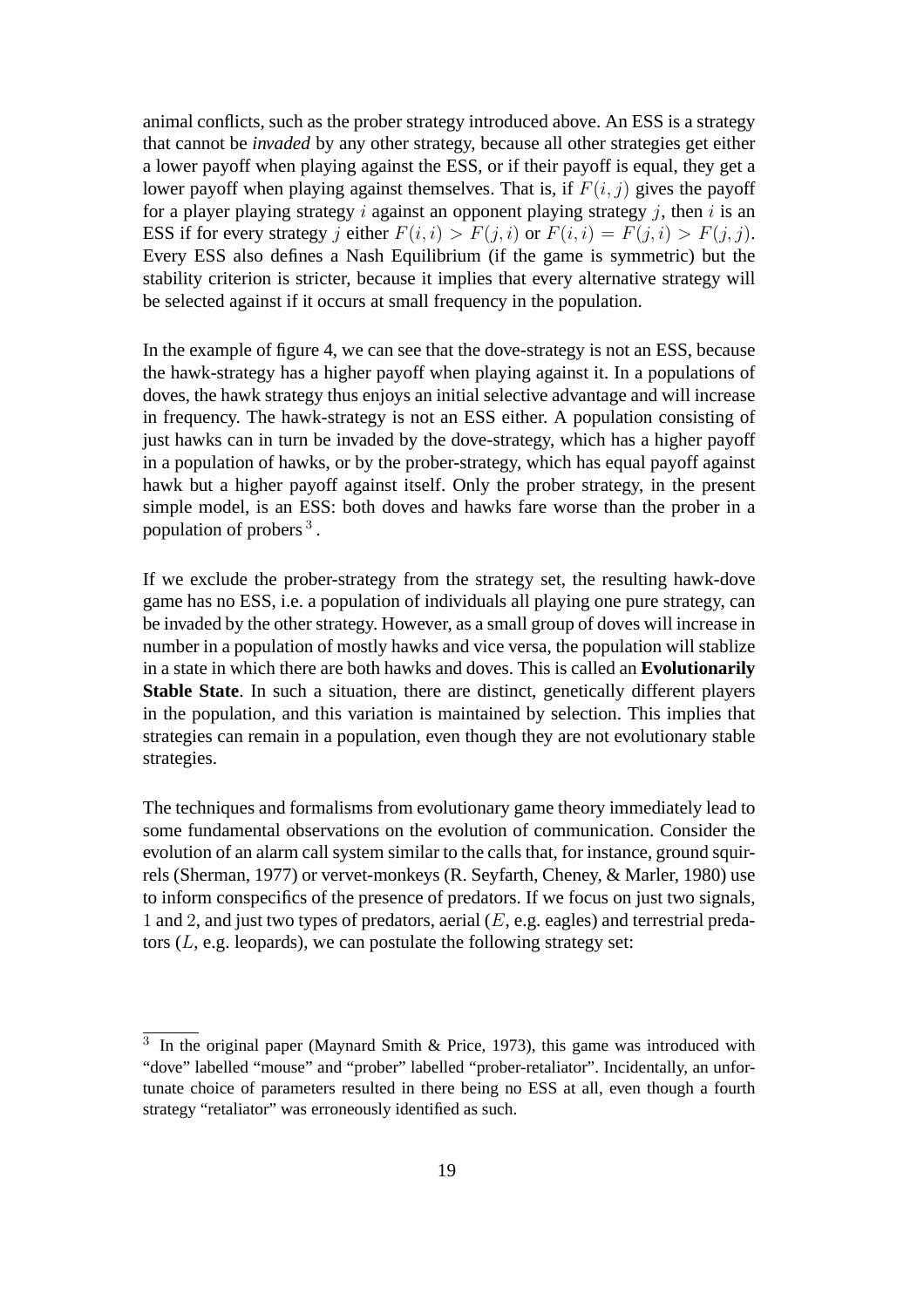| <b>Sender strategies</b> |       | A: send 1 when observing E; send 2 when observing L.                                                             |  |  |
|--------------------------|-------|------------------------------------------------------------------------------------------------------------------|--|--|
|                          | $B$ : | send 2 when observing E; send 1 when observing $L$ .                                                             |  |  |
|                          |       | $C$ : never send anything.                                                                                       |  |  |
|                          |       | <b>Receiver strategies</b> $A'$ : act as if observing E when hearing 1; act as if observing L<br>when hearing 2. |  |  |
|                          |       | B': act as if observing E when hearing 2; act as if observing L<br>when hearing 1.                               |  |  |
|                          |       | $C'$ : ignore all received calls.                                                                                |  |  |

In the case of alarm calls, the payoffs for senders and receivers are very different. Senders will suffer a cost, because by calling they alert the predator of their presence and location. Evidence of the existence of a real cost in nature comes from the fact that alarm calls typically have very high pitch, which makes it more difficult for predators to locate the caller (Maynard Smith, 1982). The payoff matrix for the sender will therefore have all negative entries (parameter  $c$ ) for strategies  $A$  and  $B$ , and (by definition) 0 for strategy C.

Receivers, on the other hand, will profit from a call *if and only if they correctly interprets it*. That benefit is quantified with parameter b. If the actual predator is a leopard, acting as if an eagle is observed can be a costly mistake: monkeys flee into the bushes to escape from an eagle attack, but that is in fact exactly where leopards hide (R. M. Seyfarth & Cheney, 1997). The cost of mis-interpretation is quantified as parameter m. If receivers ignore all calls, their payoff is  $0$  (again, by definition). The payoff matrices in this simple example will thus look as in figure 5.

|                                             | receiver strategy |                                                                         |                       |                              | receiver strategy |                                                                         |  |
|---------------------------------------------|-------------------|-------------------------------------------------------------------------|-----------------------|------------------------------|-------------------|-------------------------------------------------------------------------|--|
| sender strategy $\downarrow$ $A'$ $B'$ $C'$ |                   |                                                                         |                       | sender strategy $\downarrow$ |                   | $A'$ $B'$ $C'$                                                          |  |
| А                                           |                   |                                                                         |                       | А                            |                   |                                                                         |  |
| В                                           |                   | $\begin{vmatrix} -c & -c & -c \ -c & -c & -c \ 0 & 0 & 0 \end{vmatrix}$ |                       | В                            |                   | $\begin{vmatrix} +b & -m & 0 \\ -m & +b & 0 \\ 0 & 0 & 0 \end{vmatrix}$ |  |
| $\mathcal{C}$                               |                   |                                                                         |                       | $\mathcal C$                 |                   |                                                                         |  |
| (a) sender's payoff                         |                   |                                                                         | (b) receiver's payoff |                              |                   |                                                                         |  |

Fig. 5. Payoff matrices in a simple alarm call system

It is clear that neither  $A$  nor  $B$  can be the stable strategy for the speaker; if the cost of calling,  $c$ , is non-negligible, the strategy of not communicating at all,  $C$ , is always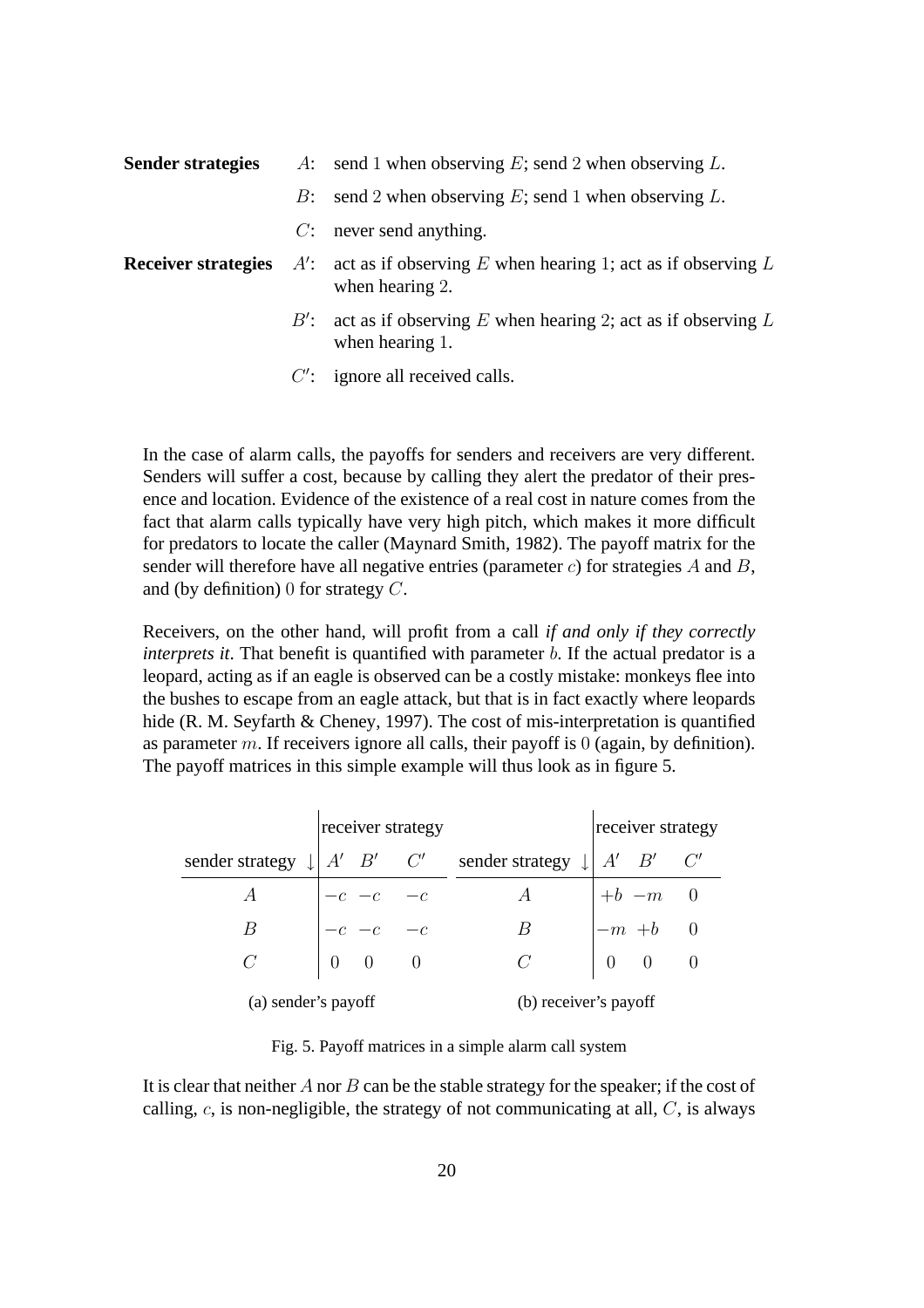optimal. In explaining the evolution of communication, we thus face a **problem of cooperation**: if the benefits of communication are for the hearer, the sender has no incentive to give away information, or to incur risk. Dawkins and Krebs (1978) pointed out this problem with what they call the "classical ethological" view on animal communication, which takes communication as existing for the benefit of the group. Dawkins and Krebs have therefore suggested that communication should be understood as a form of manipulation, with the benefits of successful manipulation with the sender.

Others (e.g. Maynard Smith, 1965; Sherman, 1977; L. Cavalli-Sforza & Feldman, 1983) have argued that "altruistic" communication can evolve through kin selection. However, the appropriateness of kin selection for human language – where communication is typically with non-kin – has been called into question (Dessalles, 1998). Dessalles has instead argued for a form of "reciprocal altruism", where there is a real benefit for the sender, because it is rewarded with status in the population. Fitch (2004) reviews his and other arguments, but concludes that they are not convincing. He posits the "mother tongue" hypothesis – that human language developed primarily in a context of kin communication – as one of a number of factors that shaped human language in its evolution, and calls for further exploration of the role of kin selection in language evolution. We will come back to kin selection, and some of the misunderstandings about it (e.g. that kin selection requires kin recognition) in section 7.

In other circumstances, for instance sexual signalling, the problem is not so much in the willingness to send signals, because the senders benefit, but in the **honesty** of the signals. A large amount of work on the evolution of animal and human communication has been concerned with this problem, leading to what is now called "honest signalling theory" (the handicap principle, Zahavi, 1975, 1977; Grafen, 1990; Lachmann, Szamado, & Bergstrom, 2001). Hence, the problem of cooperation is pervasive in work on the evolution of communication, although its instantiations differ with different assumptions on the costs and benefits of communication, for both sender and receiver. Although the problem of cooperation is a consequence of careful considerations of payoff, strategy sets and invasibility, we will, because of its importance, add it as a separate point to the list of criteria of evolutionary explanations:

**Criterion 8 (Problem of cooperation)** *Evolutionary explanations of the evolution of language need to address the problem of cooperation, and demonstrate that senders will be willing to send honest signals, and that hearers will be willing to receive and believe the signal.*

Even if we find a scenario where successful communication is in the interest of both the speaker and the hearer, there is another problem that arises from the frequencydependence of language evolution. We could call this the **problem of coordination**. If we ignore the non-cooperative strategies  $C$  and  $C'$ , how does a population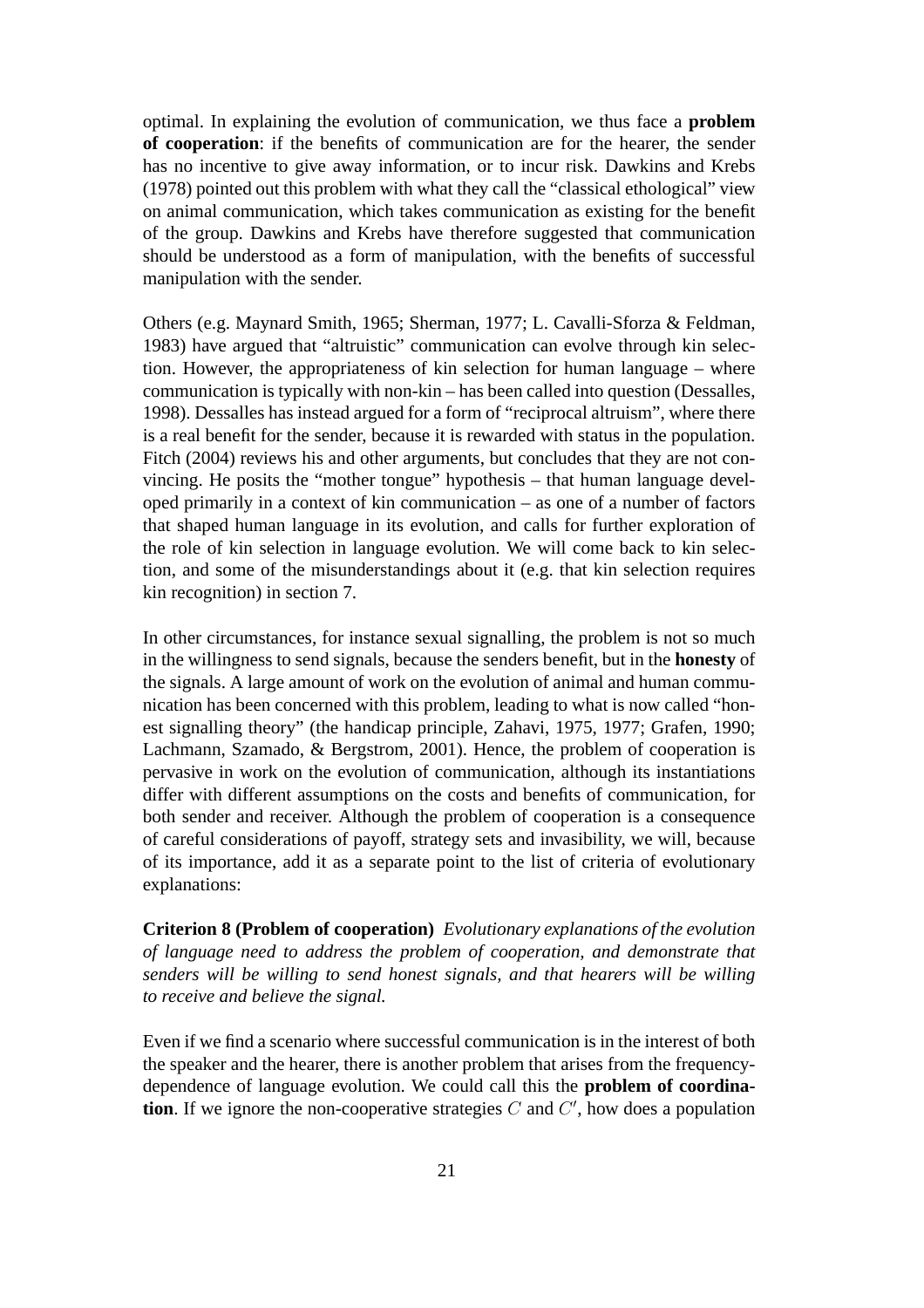of players coordinate their behaviours such that they play either  $A$  and  $A'$ , or  $B$ and  $B'$ ? That is, how do they agree on a shared code? This problem seems particularly difficult when we consider a series of innovations, as in Jackendoff's (2002) scenario of the evolution of human language. Each of these innovations needs to confer a fitness advantage if it is to spread the population, but it is difficult to see how a genuine innovation can be advantageous to the individual if it is not shared by the rest of the population (Zuidema & Boer, 2003).

Lewis (1969) showed that only "perfect" communication systems are "separating equilibria", which, if the role of "rationality" of the players is replaced by natural selection, corresponds to evolutionary stable states (Skyrms, 1996; Trapa & Nowak, 2000; Rooij, 2004). Models in this tradition make the following assumptions:

- There is no cost to communication:
- The interests of sender and receiver are perfectly aligned;
- There is a discrete set of signals and a discrete set of meanings, and the number of signals equals the number of meanings;
- All meanings are equally frequent and valuable;
- Every "perfect" mapping from meanings to signals is equally good (which implies that meanings have no relation to each other, signals have no relation to each other, and meanings have no natural relation to signals);
- The meaning–signal associations are innate and inherited from parent to child.

It is easy to see why perfect communication systems are the only ESS's under these assumptions: if a communication system is sub-optimal, there must be synonymy: multiple signals are used for the same meaning. For the sender, however, it is always best to express a meaning  $m$  with the single signal  $s$  that has the highest chance of being understood, i.e. to avoid synonymy. The alternative signal(s) will thus not be used to express  $m$  anymore, and becomes available (through drift) for meanings that cannot be expressed yet. Hence, only "perfect" systems are stable against selection and drift.

It is clear, however, that all of these assumptions are violated in reality. Signals do have a cost, interests are not perfectly aligned, meanings and signals are not discrete, symbolic entities, but have similarity relations with themselves and each other, and, at least in human language, meaning–signal mappings are learnt and not innate. The problem of coordination thus remains a major open issue in the evolution of language, which we can add to the list of criteria:

**Criterion 9 (Problem of coordination)** *Explanations for the evolution of language need to deal with the problem of coordination, that is, show how, after each innovation, a shared code can be established and maintained.*

Much of the work on the evolution of language can be seen as dealing with this problem. A number of models, for instance, relax the innateness assumption above, and study, in computer simulations, the evolutionary success of a number of dif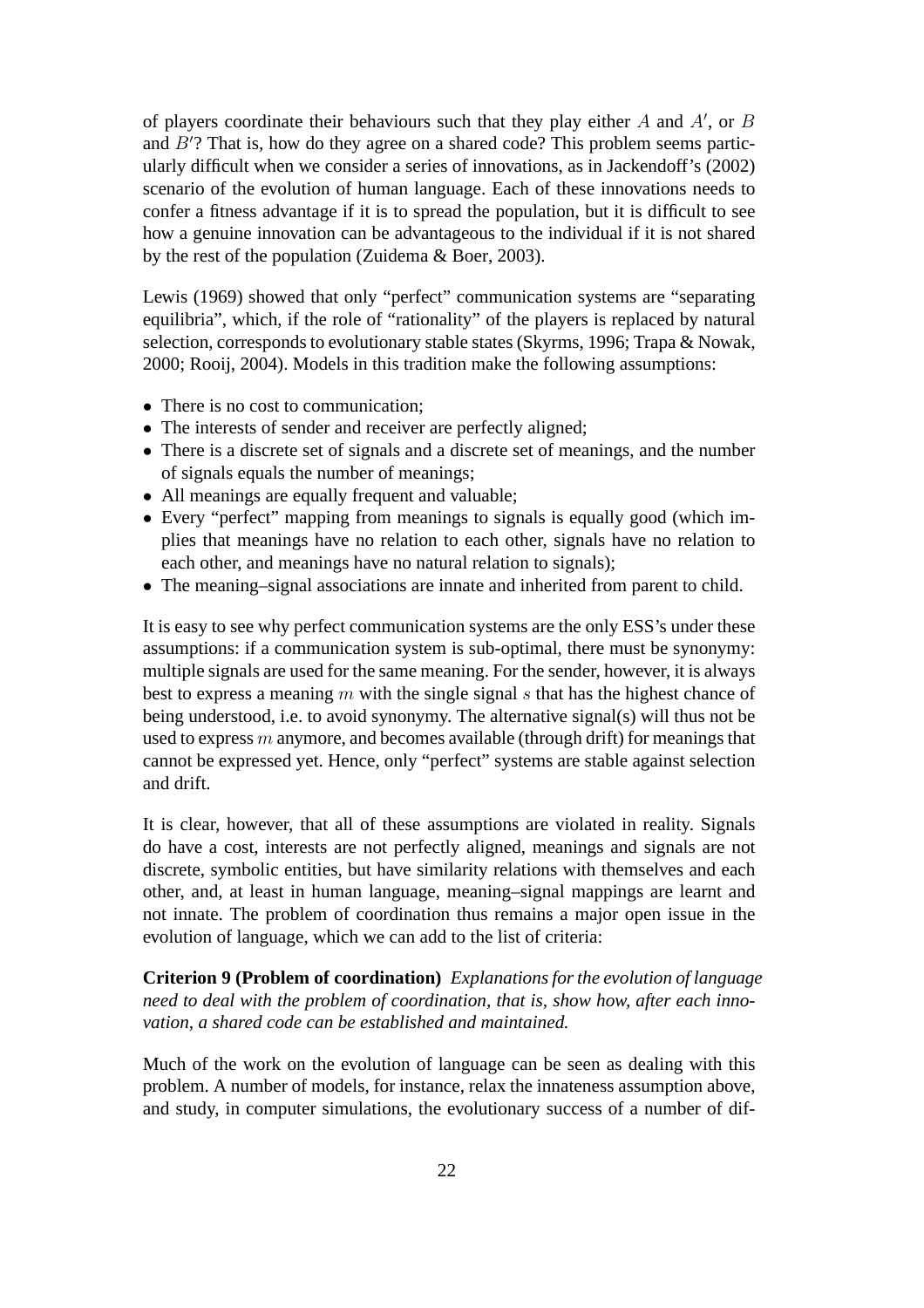ferent strategies in word learning (Hurford, 1989; Oliphant, 1999; Smith, 2004). The payoff function in Hurford's model is the expected success in communication between a sender and a receiver (i.e. the game is cooperative; both sender and receiver benefit from success). Sender behaviour is characterised by a probabilistic mapping from a set of  $M$  meanings to a set of  $F$  signals; receiver behaviour by a probabilistic mapping from the signals to the meanings.

Hurford was interested in how these functions were learnt, and in the evolution of different learning strategies. The strategy set Hurford considered consisted of three strategies, termed imitator (that imitates the observed average sending and receiving behaviour in the population), calculator (that estimates the best send and receive functions based on observations of the population's receive and send behaviour respectively) and Saussurean learner (that chooses the same receive function as the calculator, but derives the send function from that receive function rather than from the receiving behaviour in the population). Hurford showed that Saussurean learners outcompete the other two learning strategies. These results were extended by Oliphant and Batali (1996), Oliphant (1999) and Smith (2004), among others. From these studies it emerged that learning strategies can evolve that give rise to "perfect" communication systems in a population.

Other models (e.g. Nowak & Krakauer, 1999), do not model such explicit learning rules, but do relax some of the other assumptions mentioned. More work is needed to study whether the results from these studies hold when learning is modelled explicitly. An encouraging result in this respect is due to Calvin Harley (1981). He studies the evolution of learning rules and showed that evolution will favour rules that *learn* the evolutionary stable strategy. Hence, results on Evolutionary Stable Strategies in innate communication systems, in principle carry over to situations where the same strategies are acquired in a learning process (Maynard Smith, 1982, chapter 4).

## **6 Levels of Selection**

We have discussed some basic concepts from population genetics, which describe the change in frequencies of *genes*, and from evolutionary game theory, which describes the invasion and replacement of phenotypic *strategies* of individuals. The two approaches are obviously related, because the fitness of genes depends on the phenotypes they give rise to, and a strategy will only replace another strategy if all the genes necessary for that strategy are selected for and get established in a population. But the description of the evolutionary process in population genetics and evolutionary game theory are set at entirely different levels.

In Dawkins' (Dawkins, 1976) terminology, genes are *replicators*: they are the bits of information that get copied and transmitted – more or less intact – to the next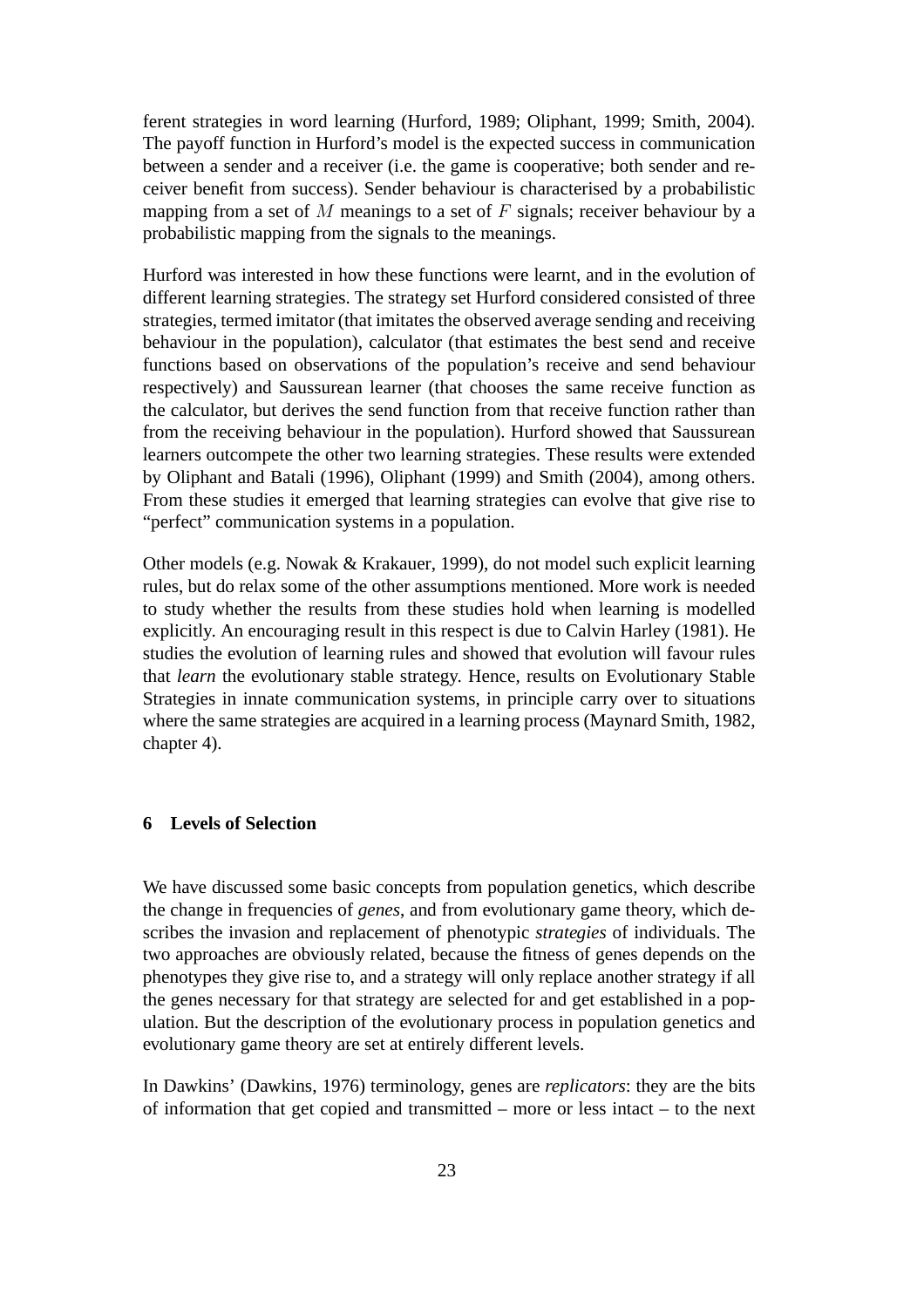generation. Individuals are *vehicles* (Dawkins, 1976) or *reproducers* (Szathmary, ´ 1999). In sexual species, such as humans, a child is radically different from any one parent, because it inherits only 50% of the genes. Individuals, therefore, are not replicators, even though they are the obvious level of description when we talk about fitnesses and strategies.

If *replicators* and *reproducers* were the same objects, evolutionary dynamics would be relatively easy to describe. But in general, especially in sexual species, they are not. Genes are "packaged" – contained within the structured genome of an individual that lives within a structured population. That packaging makes the fate of a specific gene depend on the other genes it is associated with (genes that occur together more often or less often than would be expected on the basis of their frequencies alone, are said to be in *linkage disequilibrium*). If a gene a happens to be associated with a gene b that is under strong positive selection, gene  $a$  will increase in frequency even though it does not itself contribute to the fitness of its carrier ("genetic hitch-hiking", Hill & Robertson, 1966; Maynard Smith & Haigh, 1974). To predict the fate of a specific gene, we therefore need to know its statistical associations with other genes.

To make things even more complicated, not just the gene frequencies change; also the associations themselves change in evolution. The *physical linkage* between genes on a chromosome tends to keep these genes together, but *recombination* breaks up these associations. *Sexual selection* on the other hand generates associations between for instance, the preferences of the females and the selected traits of the males. Finally, *epistasis* also generates linkage disequilibrium, because if genes are much better in combination than they are apart, natural selection itself will make the combination more frequent than expected by chance. N. Barton and Turelli (1991) and Kirkpatrick, Johnson, and Barton (2002) have developed a mathematical framework to describe the dynamics of such *multi-locus evolution*; however, they take fitnesses as given and do not yet provide a bridge to the fitness concept in phenotypic models.

Hence, the relation between gene frequency change and adaptation at the level of the individual (such as language) is not at all trivial. The problem with the gene as the level of description is that we don't know the relevant fitness coefficients, because our knowledge of life, death and reproduction is almost entirely specified at the level of the individual. But the problem with the individual as level of description, is that we are not necessarily justified in assuming that natural selection corresponds to optimisation. Do the results from game-theoretic analyses translate to fitness coefficients of the genes that underlie the strategies? How do we relate the fitness coefficients, and the fundamental results about evolution as optimisation by Fisher and Wright, to adaptation on the level of individuals?

For the purposes of this paper, it would take too far to investigate the contributions of Grafen Grafen (2003) and others to relate population genetics and evolution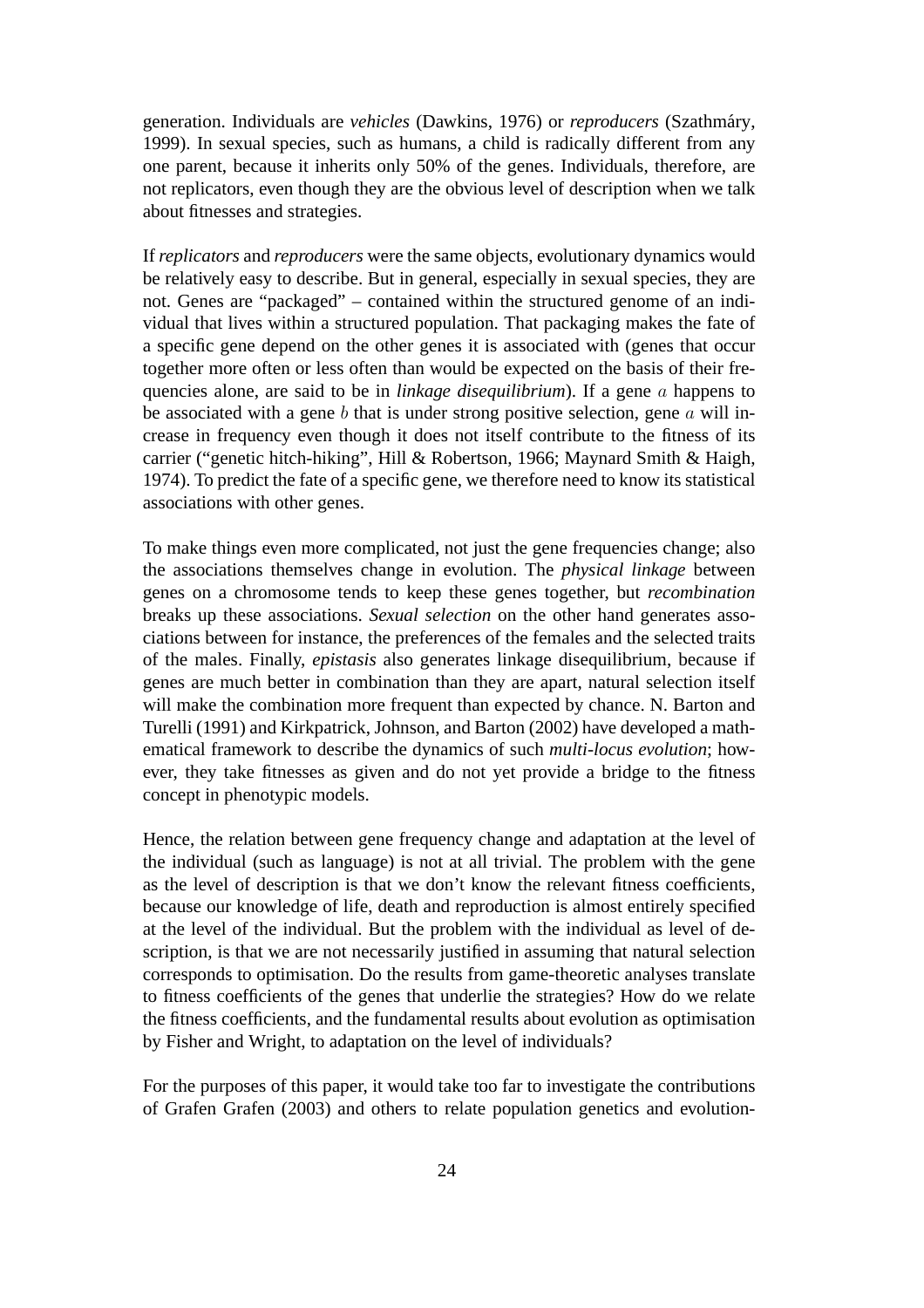ary game theory. However, a few important implications for language evolution research are worth making explicit. First, a "strategy" in a game-theoretic analysis will typically be coded for by many genes (*pleiotropy*). So if alleles  $a_1, a_2 \ldots a_n$  at loci 1 to  $n$  are needed for an evolutionarily stable strategy  $A$ , we need each of these alleles to represent a step in the right direction. In technical terms, we need *additive genetic variance*; Maynard Smith (1982) argues that additive genetic variance is common in nature, and that this is therefore a reasonable assumption to make in game-theoretic analyses. We need to be aware, however, that we ignore all the phenomena of multi-locus evolution in game-theoretic analyses of language, issues that we ultimately need to deal with:

**Criterion 10 (Levels of selection)** *Explanations for the evolution of language need to relate selection at the level of individuals or groups to changes in gene frequencies. That is, they need to specify and relate the assumed levels of description for selection and heritability.*

Second, an important (methodological) observation is that there is no single best level of description; researchers make a heuristic choice about the level at which they will describe the evolutionary dynamics. Every model will only be an approximation, and it depends on the phenomenon of interest at which level the evolutionary process is most adequately described. Below, we will briefly discuss kin selection, and show, using the Price equation, why for the phenomena of social evolution the population structure is a crucial level of description that is left out in standard game-theoretic models.

# **7 Social Evolution & Kin Selection**

The techniques from social evolution theory (Hamilton, 1964a, 1964b; Frank, 1998) could fill a whole separate paper; we will therefore keep the discussion brief. One fundamental equation, the **Price equation** (Price, 1970), is useful, however, to highlight a silent assumption in game-theoretic models, and to illustrate the issue of multiple levels of selection. We will follow Frank (1998) and Andy Gardner (p.c.) in the derivation of the Price equation. Like Wright's equation (9), it can be interpreted as describing the change in the frequency of a gene, but more generally it describes the change in the value of any trait  $z$ .

Price introduces his equation as follows:

"Gene frequency change is the basic event in biological evolution. The following equation [...], which gives frequency change under selection from one generation to the next for <sup>a</sup> single gene or for any linear function of any number of genes at any number of loci, holds for any sort of dominance or epistasis, for sexual or asexual reproduction, for random or nonrandom mating, for diploid, haploid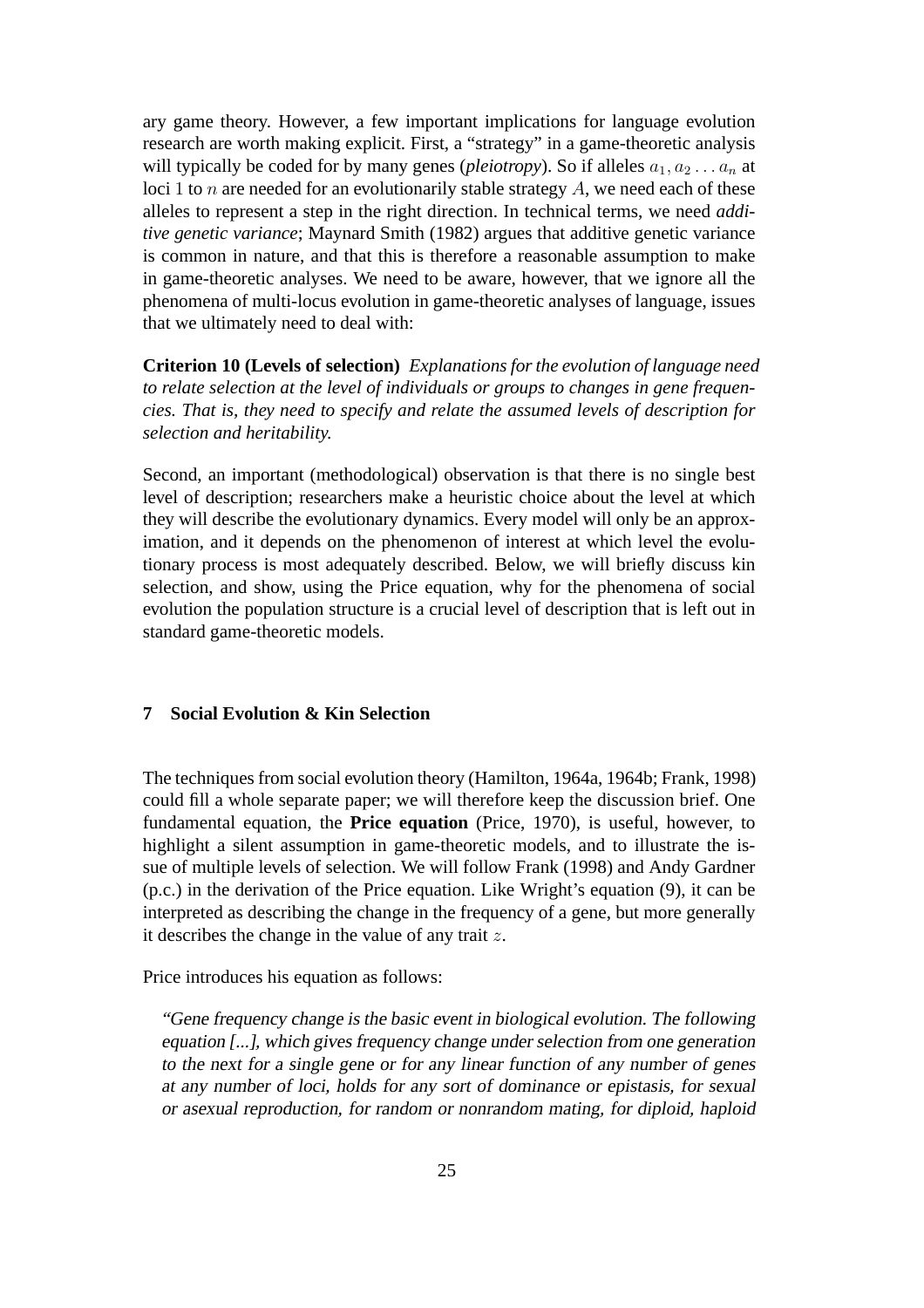# or polyploid species, and even for imaginary species with more than two sexes" (Price, 1970, p.520)

We are interested in the change in frequency of a specific trait  $z$  in the population between the present ( $\overline{z}$ ) and the next generation ( $\overline{z}'$ ). If we divide up the population in M units of frequency  $q_1 \ldots q_M$  (these units are, for instance, individuals or groups, depending on the level of selection the equation is meant to describe), and we know their fitness  $w_1 \dots w_M$  and their frequencies of trait  $z: z_1 \dots z_M$ , then the change of the trait's frequency in the whole population is given by:

$$
\Delta \overline{z} = \overline{z}' - \overline{z}
$$
  
= 
$$
\sum_{i} q'_{i} z'_{i} - \overline{z}
$$
  
= 
$$
\sum_{i} q_{i} \frac{w_{i}}{\overline{w}} (z_{i} + \Delta z_{i}) - \overline{z}
$$
 (12)

The main diffference between Wright's and Price's equations is in the term  $\Delta z_i$ . This indicates a change in prevalence of trait  $z$  in group  $i$ , independent of the fitness of group i.

Multiplying both sides of this equation with  $\overline{w}$ , and rearranging gives:

$$
\overline{w}\Delta\overline{z} = \sum_{i} q_i w_i z_i + \sum_{i} q_i w_i \Delta z_i - \overline{w} \,\overline{z}
$$
\n
$$
= \sum_{i} q_i w_i z_i - \overline{w} \,\overline{z} + \sum_{i} q_i w_i \Delta z_i
$$
\n
$$
\overline{\text{Cov}_{[w,z]}} \quad \overline{\text{E}_{[w\Delta z]}} \tag{13}
$$

As indicated, the terms in equation (13) correspond to the definitions of the *covariance* between fitness and trait value, and *expected value* of the product of fitness and change in trait frequency. Hence, the process of evolution can be elegantly summarised in the Price equation, as follows:

$$
\overline{w}\Delta \overline{z} = \underbrace{\text{Cov}[w, z]}_{\text{selection}} + \underbrace{E[w\Delta z]}_{\text{transmission}} \tag{14}
$$

The Price equation partitions the process of evolution into a term that describes the effects of selection (traits that are associated strongly with fitness will be selected for most effectively), and a term that describes the effects of (biased) transmission (the index i is the index of the parent; hence  $\Delta z_i$  describes the change in the trait value – from a particular parent to all its offspring – regardless of selection).

We will use the Price equation to investigate the evolution of an altruistic trait,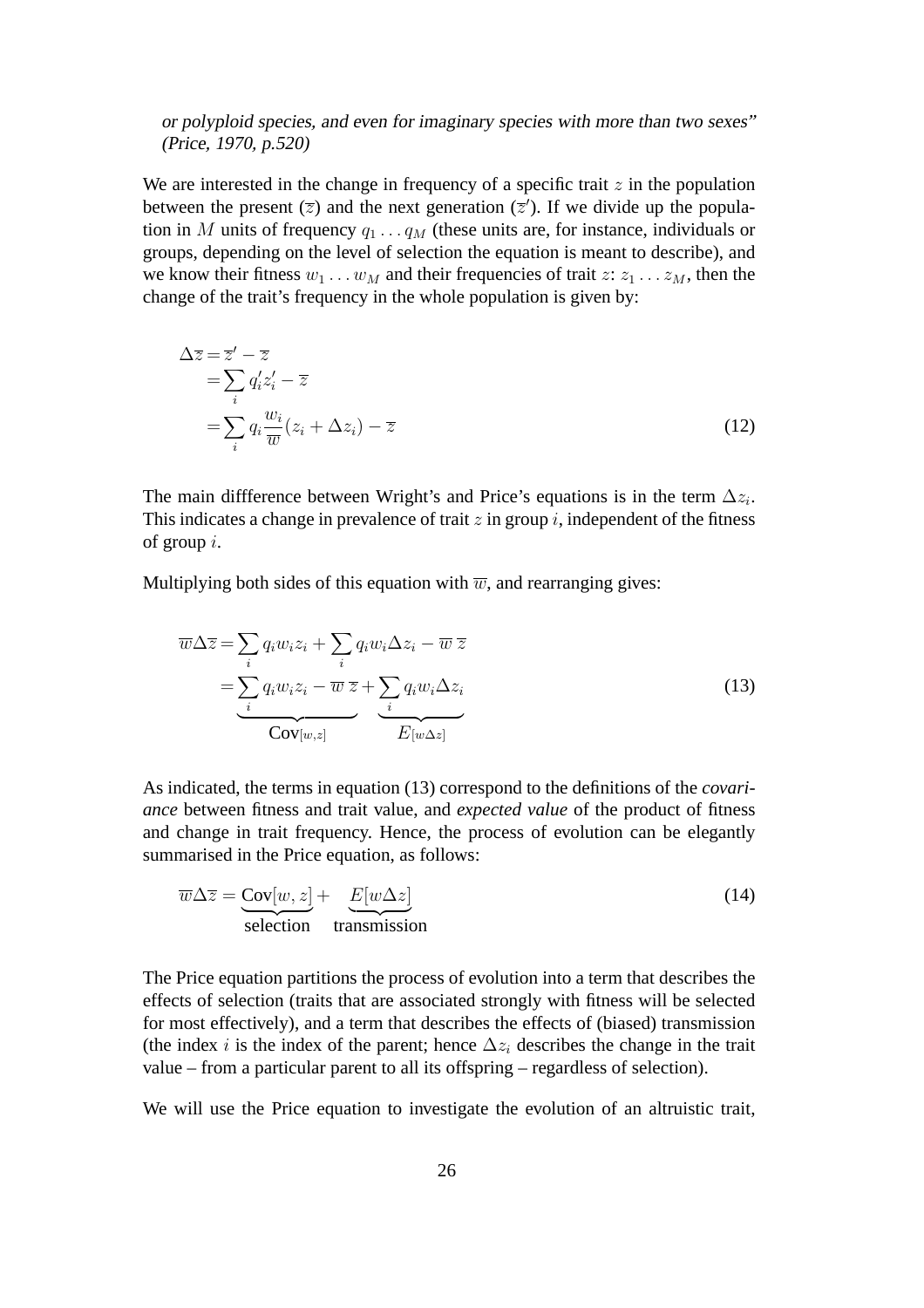such as the alarm calls discussed in the previous section. Consider a population, subdivided in N groups  $G_1 \ldots G_N$ , each of size M individuals. An individual has a level of altruistic behavior  $z_{ij} \geq 0$ . We can ask: under which circumstances will this trait evolve? In each group  $G_i$ , individuals benefit from the amount of altruism in that group, labelled as  $z_i = \sum_j z_{ij}$ ; the total benefit is  $bz_i$ . The *j*th individual in that group, however, also suffers a cost from being altruistic, indicated with  $c$ ; the cost is thus  $cz_{ij}$ . The fitness of the *j*th individual in the *i*th group is now given by:

$$
w_{ij} = \alpha + bz_i - cz_{ij},\tag{15}
$$

where  $\alpha$  is a baseline fitness (not dependent on the presence or absence of the altruistic trait). The fitness of the  $i$ th group is given by:

$$
w_i = \frac{1}{M} \sum_j w_{ij} = \alpha + (b - c)z_i.
$$
 (16)

Hence, an individual's fitness (her relative contribution to the total offspring of the group) depends on the amount of altruism received and the amount of altruism given. If the cost c of being altruistic is larger than  $0$ , it is always best for an individual to be selfish, as this cost is subtracted from its fitness. The group's fitness (the relative contribution of this group's offspring in the total offspring of the whole population) depends on the total amount of altruism given. If the cost  $c$  of altruism is lower than the benefit b, it is always best *for the group* if all individuals are altruistic, as this maximizes  $z_i$ .

The evolutionary process within each group  $i$  can be described with a Price equation, as in equation (14). If we assume there is no transmission bias, the equation simplifies to:

$$
\overline{w_{ij}}\Delta \overline{z_{ij}} = w_i \Delta z_i = \text{Cov}_j[w_{ij}, z_{ij}].\tag{17}
$$

The evolutionary process at the level of the whole population is also described with a Price equation, where the transmission term concerns the within-group dynamics of equation (17):

$$
\overline{w_i} \Delta \overline{z_i} = \text{Cov}_i[w_i, z_i] + E_i[w_i \Delta z_i]
$$
  
=  $\text{Cov}_i[w_i, z_i] + E_i[\text{Cov}_j[w_{ij}, z_{ij}]].$  (18)

Whereas equation 17 is not different from Price's equation (as changes in frequency only depend on fitness), equation 18 can only be formulated using Wright's equation. It takes into account both the change in group frequency due to group fitness, and models the change in frequency of trait  $z$  within each group as biased transmission.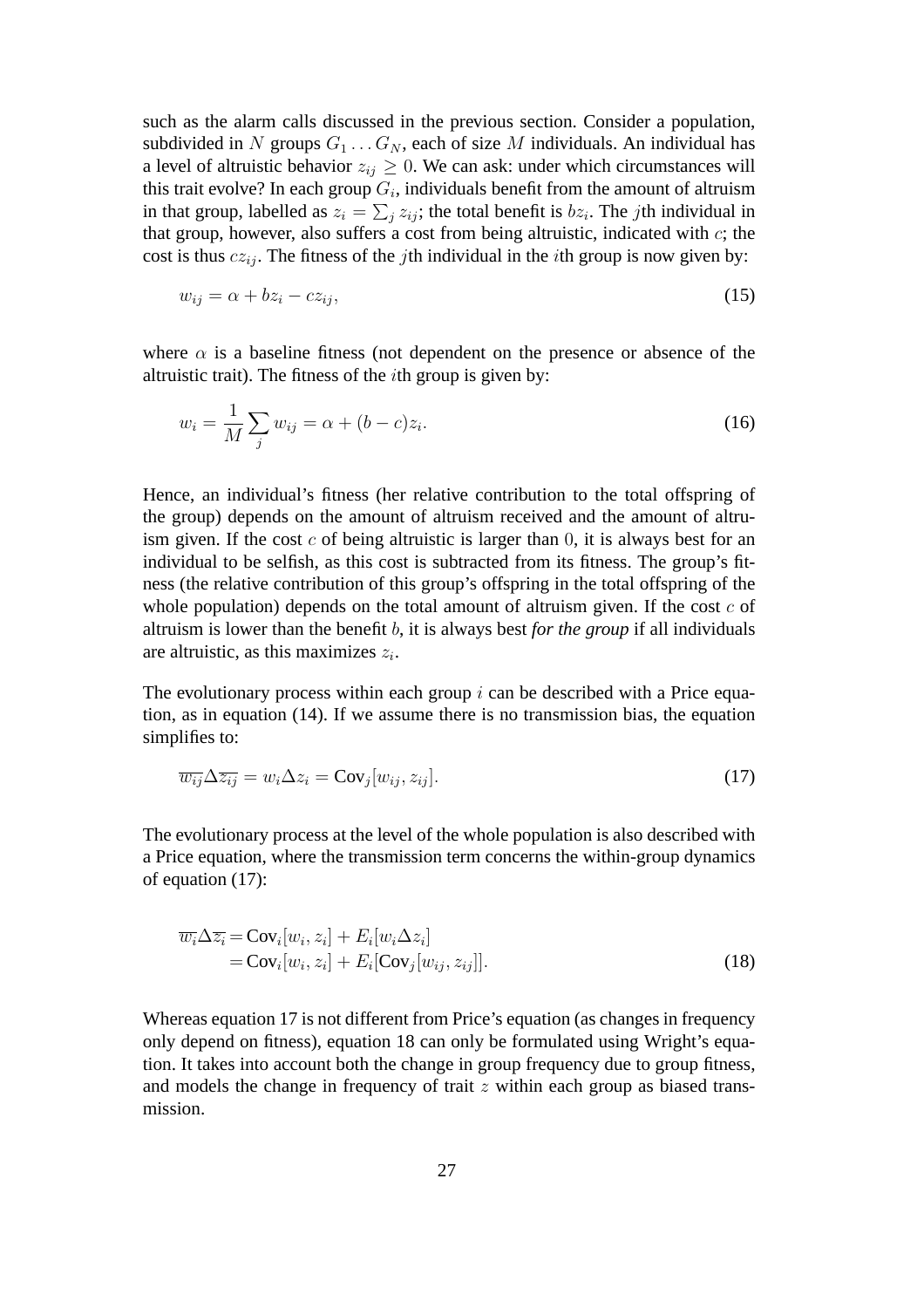The covariance in equation 18 can be replaced by a regression and variance term, because (by definition)  $Cov(x, y) = \beta(x, y)Var(y)$ , where  $\beta(x, y)$  is the regression coefficient between  $x$  and  $y$ . This gives the following equation:

$$
\overline{w_i}\Delta\overline{z_i} = \beta(w_i, z_i) \text{Var}_i[z_i] + E_i[\beta(w_{ij}, z_{ij}) \text{Var}_j[z_{ij}]].
$$
\n(19)

These regression terms  $\beta$  can be read off directly from equations (15) and (16), because they correspond to the slope of the fitness functions, i.e.  $\beta(w_i, z_i) = b - c$ and  $\beta(w_{ij}, z_{ij}) = -c$ . Substituting these values into equation (19) and rearranging gives:

$$
\overline{w_i} \Delta \overline{z_i} = (b - c) \text{Var}_i[z_i] + E_i[-c \text{Var}_j[z_{ij}]]
$$
\n
$$
= (b - c) \text{Var}_i[z_i] - cE_i[\text{Var}_j[z_{ij}]]
$$
\n
$$
= b \text{Var}_i[z_i] - c(\text{Var}_i[z_i] + E_i[\text{Var}_j[z_{ij}]])
$$
\n
$$
= b \text{Var}_i[z_i] - c \text{Var}_{total}
$$
\n
$$
= \left(b \frac{\text{Var}_i[z_i]}{\text{Var}_{total}} - c\right) \text{Var}_{total}, \tag{20}
$$

where  $Var_{total}$  is the total variance.

This is equivalent to Hamilton's (Hamilton, 1964a, 1964b) result on kin selection, which says that an altruistic trait can evolve if the benefit  $b$  times the relatedness  $r$ is larger than the cost  $c$ :

$$
br > c. \tag{21}
$$

For the equivalence to be true, we have to take  $r = \frac{\text{Var}_i[z_i]}{\text{Var}}$  $\frac{\text{val}_{i}[z_i]}{\text{Var}_{total}}$ . If the benefits of trait  $z$ , weighted with the relatedness within a group, are larger than the costs, i.e.  $rb > c$ , then  $\Delta \overline{z}$  will be positive, i.e. evolution will favour the trait even if it harms the individual.

The derivation using the Price equation highlights the correct interpretation of *relatedness* which is often misinterpreted. As this derivation shows, the relatedness term r is *not* the fraction of genes two individuals share (*identity by descent*), as is commonly assumed (e.g. Okasha, 2003). Rather, it is a statistical association between the trait of interest in one individual and the trait in the individual she interacts with. Therefore, the relatedness between two individuals can even be negative. This simply means that the individuals are less related to each other than to a random third individual in the population (Hamilton, 1970). If the association is high enough, altruistic traits can be favoured by natural selection. That is, if (for whatever reason) altruists are surrounded by other altruists, they benefit more from the altruism received than from the altruism offered (and conversely, if it is low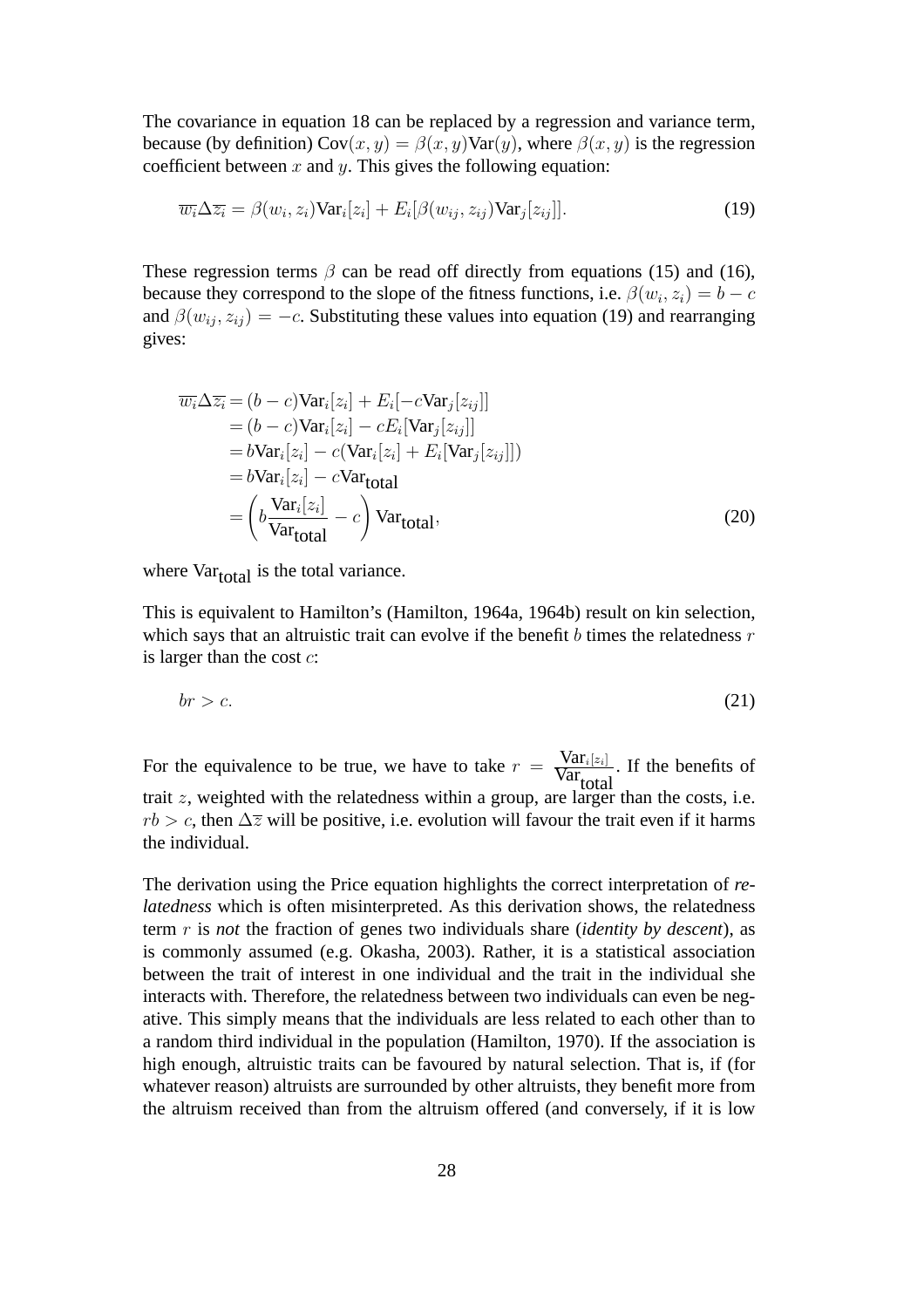enough, natural selection can favour *spite* – behaviours that harm both the actor and the recipient; Hamilton, 1970; A. Gardner & West, 2004).

Interactions within kin-groups (and kin recognition) are an important mechanism for this association to arise (hence Maynard Smith's term "kin selection"), but not the only one. Subdivision of a population in groups is another mechanism (such "group selection" is thus a form of kin selection). Hamilton himself suggested a third mechanism, that of "green beards". If the same gene complex that codes for an altruistic trait, also codes for an external marker (i.e. a green beard), altruists can choose to interact preferentially with each other. This is of interest for language evolution, because language itself could be such a green beard, if related individuals can recognise each other based on features in their language. Sociolinguistic research has established that people are indeed more disposed to be friendly to people who have the same accent than to others ((referentie toevoegen)).

This would help people to cooperate more with people with whom they are closely related, aiding kin selection for cooperative behavior. Thus kin selection seems the most promising solution for the problem of cooperation that we introduced in section 5. It would certainly be worthwhile to study formal models of kin selection, that take into account the details of human communication.

## **8 Cultural Evolution**

Dawkins (1976) emphasised that the principle of natural selection is not restricted to genes or individuals. In every situation where one can identify replicators, heritable variation and selection, a process of adaptation can take place. For instance, cultural inventions (or "memes", Dawkins, 1976) – religion, technology, fashion or indeed words and grammatical rules – undergo evolution if there are mechanisms for cultural transmission and cultural selection.

Since Dawkin's book, many wildly speculative theories have been launched under the heading "memetics", which have given this new field a bad reputation. Nevertheless, the basic idea is sound and open to serious investigation (Mesoudi, Whiten, & Laland, 2004). For a start, all mathematical models and criteria discussed in this paper apply to cultural evolution as well, although the Hardy-Weinberg (section 2) is not valid when blending inheritance occurs (such as would be the case in speech sounds, which can change continuously). The idea of viewing historical language change as a form of evolution is particularly attractive because, on the one hand, it makes the extensive mathematical toolkit of evolutionary biology available to linguistics, and on the other hand, is presents evolutionists with an enormous body of new data.

We need formal models of the cultural evolution of language, in which we can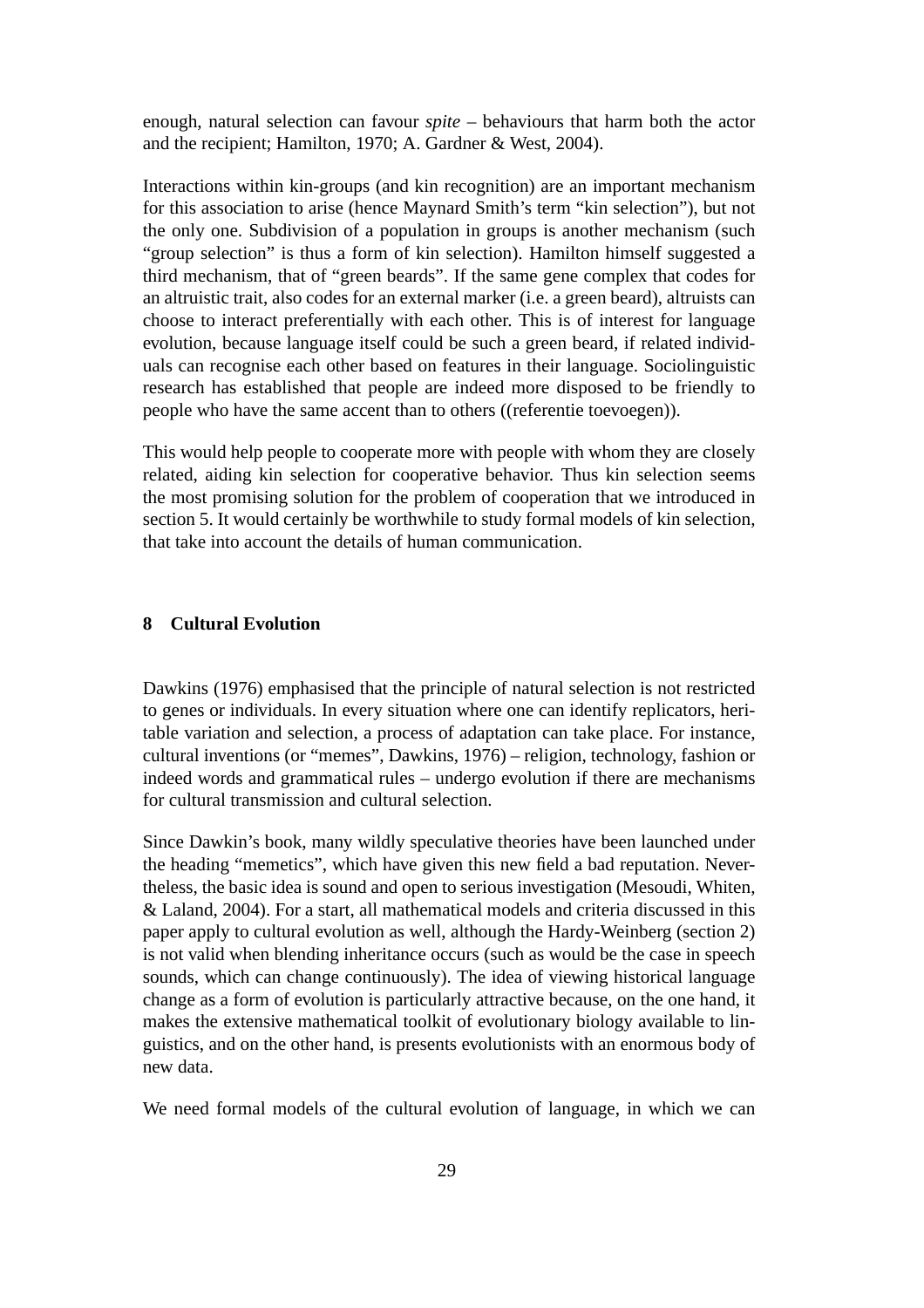deal with all the constraints on evolutionary models that I listed in this paper. Although many authors have noted the parallels between biological evolution and language change, including Darwin (1871, p.91), only recently have people started to study the cultural evolution of language in such a formal framework. Some relevant mathematical models are those of L. L. Cavalli-Sforza and Feldman (1981), Niyogi (2002) and Yang (2000). These authors look at the competition between two or more languages, with no qualitative differences between languages. Simulation models such as those of Kirby (1998) and Batali (2002) look at more open-ended systems, with more explicit formalisms for grammar and learning.

One problem is that is not so easy to decide on the appropriate units of selection. For instance, Kirby (2000) described the dynamics in his simulation model with context-free grammar rules as replicators under selection for more reliable replication. In later papers, however, he argued that the analogy between biological and cultural evolution in this case breaks down (Kirby, 2002). This is because the grammatical rules are *induced* from observable language, whereas in biological evolution genes are *inherited*, with no feedback from phenotype to genotype (other than through the effects of selection). This is known as the "central dogma of molecular biology". This observation is correct, of course, but it does not mean we cannot describe the dynamics in models such as Kirby's using the tools from evolutionary biology. The effects of induction in language change are a form of "directed mutation", and can be included, for instance, in the Price Equation in the transmission term. More work is needed to work this out with concrete examples.

## **9 Conclusions**

In this paper we have discussed a variety of models from population genetics, evolutionary game-theory and social evolution theory. We have used these models to make a list of criteria for evolutionary scenarios of the biological and cultural evolution of language. Of course, no single study of the evolution of language (or any other biological trait) will be able to satisfy all "criteria". Rather, these criteria serve as *targets* for language evolution research. Hence, when confronted with a scenario for the biological or cultural evolution of language, we should ask:

- (1) What are the units of inheritance and selection the scenario assumes? Genes? Memes?
- (2) What is the scope of variation in these genes or memes? That is, what is the assumed set of possible traits/strategies available for evolution?
- (3) What are the selection pressures? That is, what is the assumed payoff for each of these possible traits in each possible context?
- (4) For every innovation in the scenario, will it indeed be favoured by selection when extremely rare? If not, is there a non-negligible chance it could get established by stochastic effects, or get frequent enough to be favoured by se-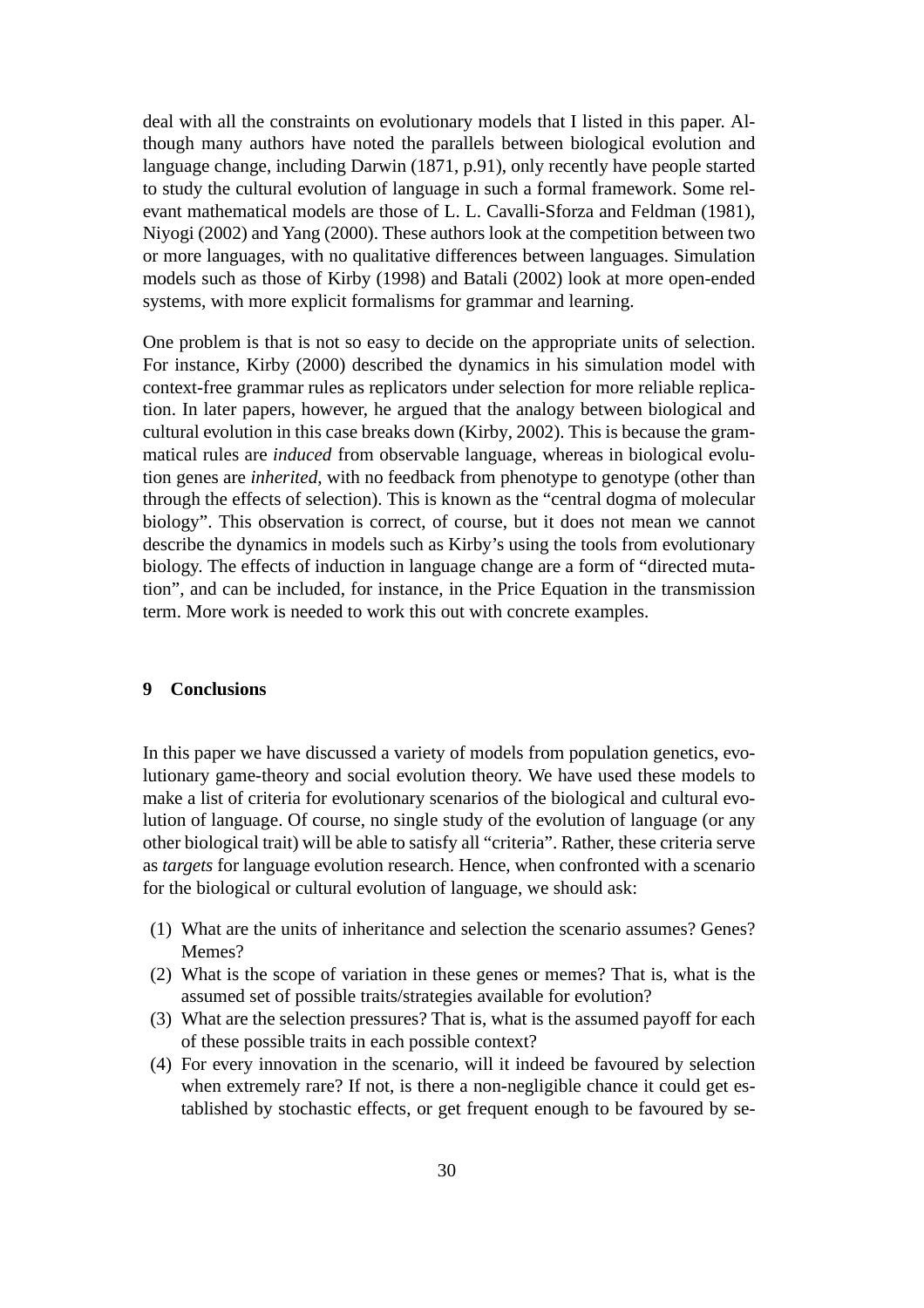lection?

- (5) Does the assumed series of changes in the scenario indeed constitute a path of ever-increasing fitness? That is, is there a path of fit intermediates from start to finish?
- (6) How much time will each of the innovations take to get established?
- (7) Is there for every transition sufficient variation, but not too much?
- (8) How does the scenario explain that speakers maintain the willingness to speak honestly, and that hearers continue to listen and believe the information received? That is, how does it solve the problem of cooperation?
- (9) How does the scenario explain that speakers and hearers, after every innovation, agree on which signals refer to which meanings? That is, how does it solve the problem of coordination?
- (10) How does the scenario relate dynamics at different levels of description genes, strategies, individuals, groups, languages?

When asking these questions about published theories of the evolution of language, it quickly becomes clear that we are very far – from the point of view of mathematical evolutionary biology – of a satisfactory evolutionary scenario. Triumphant claims such as Pinker's (2000) that "game theorists have demonstrated the evolvability of the most striking features of language" should therefore be taken with a grain of salt. There is, as of yet, no complete and formal scenario for the evolution of *any* of the unique design features of human language (Hockett, 1960), that satisfies all criteria above. In particular, the questions about sufficient time and variation and the problems of cooperation and coordination have been ignored too often (although discussed game theoretic models represent significant progress on these issues).

Some have argued that a scientific theory of language evolution is simply not feasible, because there is too little data to select among many plausible scenarios (e.g. Chomsky, 1972; Lewontin, 1998). Interestingly, asking the questions above also shows that such pessimism is premature: rather than too many plausible scenarios for the evolution of language, we still have far too few that come close to meeting the criteria from evolutionary biology (as is probably the case for all major transitions in evolution, Maynard Smith & Szathmáry, 1995). Of course, it is possible that there really is a paucity of data, and that ultimately, there will be multiple scenarios of the evolutionary history of language that are coherent and consistent with the empirical facts. But only when we have precise scenarios of the evolution of language and worked out ways to test empirically the plausibility of one scenario against another, can we conclude  $-$  if that turns out to be the case  $-$  that a single, plausible account of the origins of natural language is beyond reach.

**Acknowledgments** WZ is funded by the Netherlands Organisation for Scientific Research (Exacte Wetenschappen), project number 612.066.405. BdB is funded by the Netherlands Organization for Scientific Research (Geesteswetenschappen),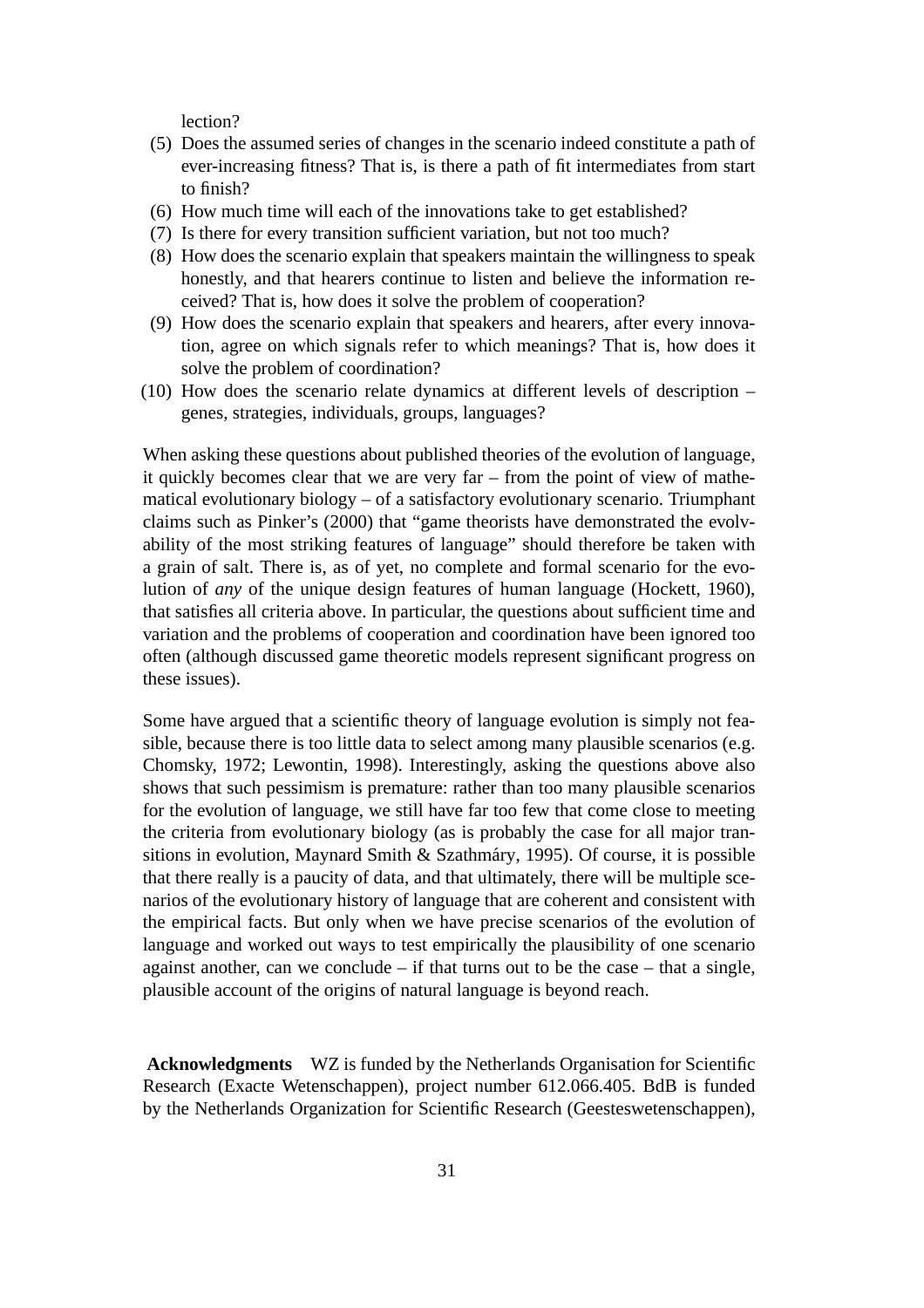project number 276-75-007.

## **References**

- Barton, G. E., & Berwick, R. C. (1987). *Computational complexity and natural language*. Cambridge, MA: MIT Press.
- Barton, N., & Partridge, L. (2000). Limits to natural selection. *BioEssays*, *22*, 1075-1084.
- Barton, N., & Turelli, M. (1991). Natural and sexual selection on many loci. *Genetics*, *127*(1), 229-255.
- Batali, J. (2002). The negotiation and acquisition of recursive grammars as a result of competition among exemplars. In T. Briscoe (Ed.), *Linguistic evolution through language acquisition: formal and computational models.* Cambridge, UK: Cambridge University Press.
- Briscoe, T. (Ed.). (2002). *Linguistic evolution through language acquisition: formal and computational models*. Cambridge University Press.
- Cavalli-Sforza, L., & Feldman, M. (1983). Paradox of the evolution of communication and of social interactivity. *Proc. Nat. Acad. Sci. USA*, *80*, 2017–2021.
- Cavalli-Sforza, L. L., & Feldman, M. W. (1981). *Cultural transmission and evolution: A quantitative approach*. Princeton, NJ: Princeton University Press.
- Chomsky, N. (1972). *Language and mind*. Harcourt, Brace and World. (Extended edition)
- Christiansen, M. H. (1994). *Infinite languages, finite minds: Connectionism, learning and linguistic structure*. Unpublished doctoral dissertation, University of Edinburgh, Scotland.
- Christiansen, M. H., & Kirby, S. (Eds.). (2003). *Language evolution*. Oxford, UK: Oxford University Press.
- Coyne, J., Barton, N., & Turelli, M. (2000). Is Wright's shifting balance process important in evolution? *Evolution*, *54*(1), 306-317.
- Crow, J. F. (1999). Hardy, Weinberg and language impediments. *Genetics*, *152*(3), 821-825.
- Darwin, C. (1859). *The origin of species by means of natural selection or the preservation of favoured races in the struggle for life*. London: Murray. ((this edition, New York: The New American Library, 1958))
- Darwin, C. (1871). *The descent of man, and selection in relation to sex*. London: John Murray. (Reprinted in 1981 by Princeton University Press)
- Dawkins, R. (1976). *The selfish gene*. Oxford University Press. (This edition 1989)
- Dawkins, R. (1982). *The extended phenotype*. Oxford: Oxford University Press.
- Dawkins, R., & Krebs, J. R. (1978). Animal signals: information or manipulation? In J. R. Krebs & N. B. Davies (Eds.), *Behavioural ecology: an evolutionary approach.* Oxford, UK: Blackwell Scientific Publications.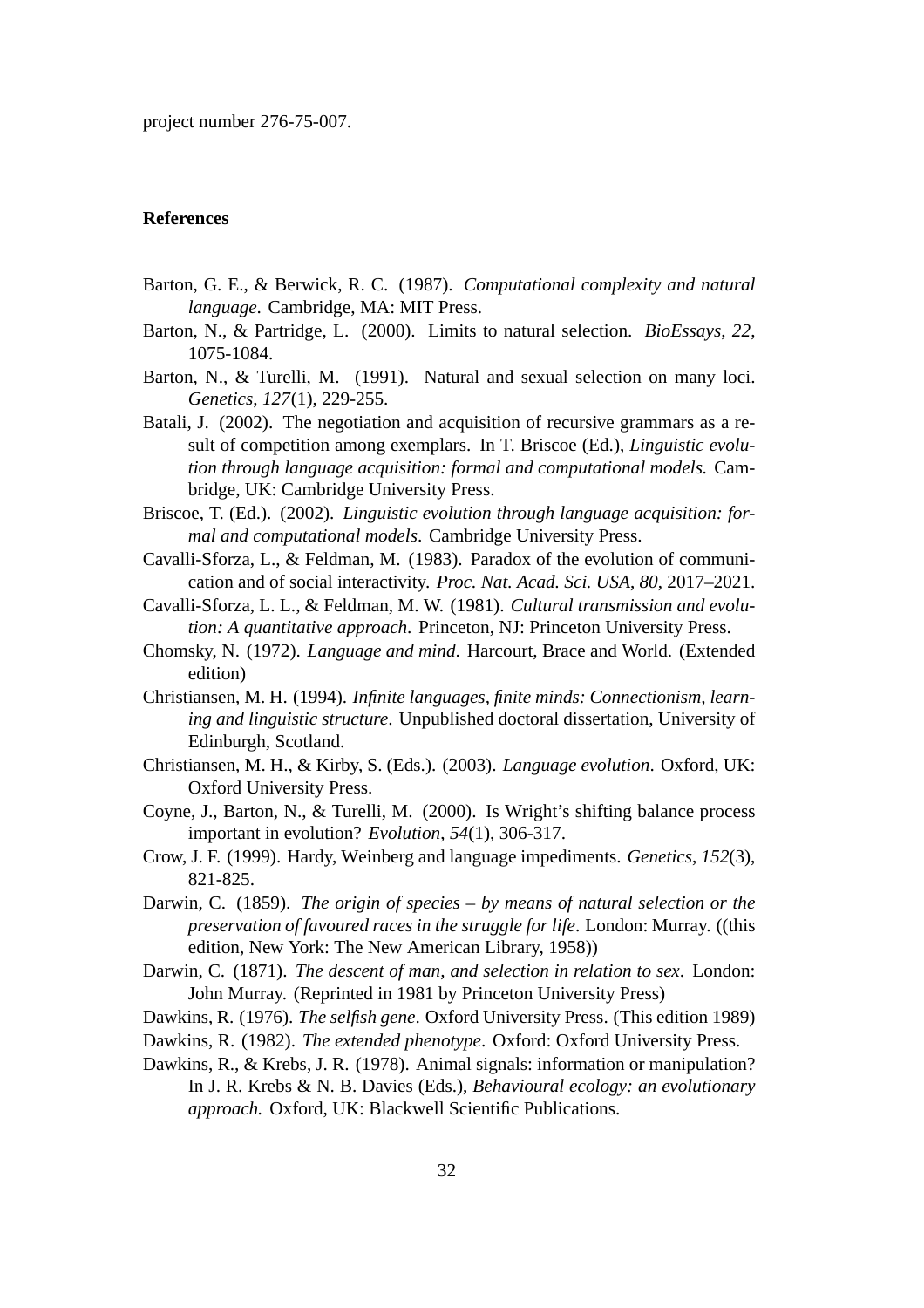- Deacon, T. (1997). *Symbolic species, the co-evolution of language and the human brain*. The Penguin Press.
- Deacon, T. (2000). Evolutionary perspectives on language and brain plasticity. *Journal of Communication Disorders*, *33*(4), 273-290.
- Dessalles, J.-L. (1998). Altruism, status, and the origin of relevance. In J. R. Hurford, M. Studdert-Kennedy, & C. Knight (Eds.), *Approaches to the evolution of language: social and cognitive bases.* Cambridge, UK: Cambridge University Press.
- Dessalles, J.-L. (2007). *Why we talk: The evolutionary origins of language*. Oxford: Oxford University Press.
- Doupe, A. J., & Kuhl, P. K. (1999). Birdsong and human speech: Common themes and mechanisms. *Annual Review of Neuroscience*, *22*, 567-631.
- Dunbar, R. (1998). Theory of mind and the evolution of language. In J. R. Hurford, M. Studdert-Kennedy, & C. Knight (Eds.), *Approaches to the evolution of language: social and cognitive bases.* Cambridge, UK: Cambridge University Press.
- Eigen, M. (1971). Self-organization of matter and the evolution of biological macro-molecules. *Naturwissenschaften*, *58*, 465-523.
- Fisher, R. A. (1922). On the dominance ratio. *Proc Roy Soc Edin*, *42*, 321-431.
- Fisher, R. A. (1930). *The genetical theory of natural selection.* Oxford, UK: Clarendon Press.
- Fisher, S., & Marcus, G. (2006). The eloquent ape: genes, brains and the evolution of language. *Nature Reviews Genetics*, *7*, 9-20.
- Fitch, W. T. (2004). Kin selection and "mother tongues": A neglected component in language evolution. In K. Oller & U. Griebel (Eds.), *Evolution of communication systems: A comparative approach* (p. 275-296). Cambridge, MA: MIT Press.
- Frank, S. A. (1998). *Foundations of social evolution*. Princeton University Press.
- Gardner, A., & West, S. (2004). Spite and the scale of competition. *Journal of Evolutionary Biology*. (in press)
- Gardner, R., & Gardner, B. (1969). Teaching sign language to a chimpanzee. *Science*, *165*, 664-672.
- Gold, E. M. (1967). Language identification in the limit. *Information and Control (now Information and Computation)*, *10*, 447–474.
- Grafen, A. (1990). Biological signals as handicaps. *Journal of Theoretical Biology*, *144*, 517–546.
- Grafen, A. (2003). Fisher the evolutionary biologist. *Journal of the Royal Statistical Society: Series D (The Statistican)*, *52*, 319-329.
- Haldane, J. B. S. (1932). *The causes of evolution*. New York: Longmans.
- Hamilton, W. (1964a). The genetical evolution of social behaviour. i. *Journal of Theoretical Biology*, *7*(1), 1-16.
- Hamilton, W. (1964b). The genetical evolution of social behaviour. ii. *Journal of Theoretical Biology*, *7*(1), 17-52.
- Hamilton, W. (1970). Selfish and spiteful behaviour in an evolutionary model. *Nature*, *228*(277), 1218-20.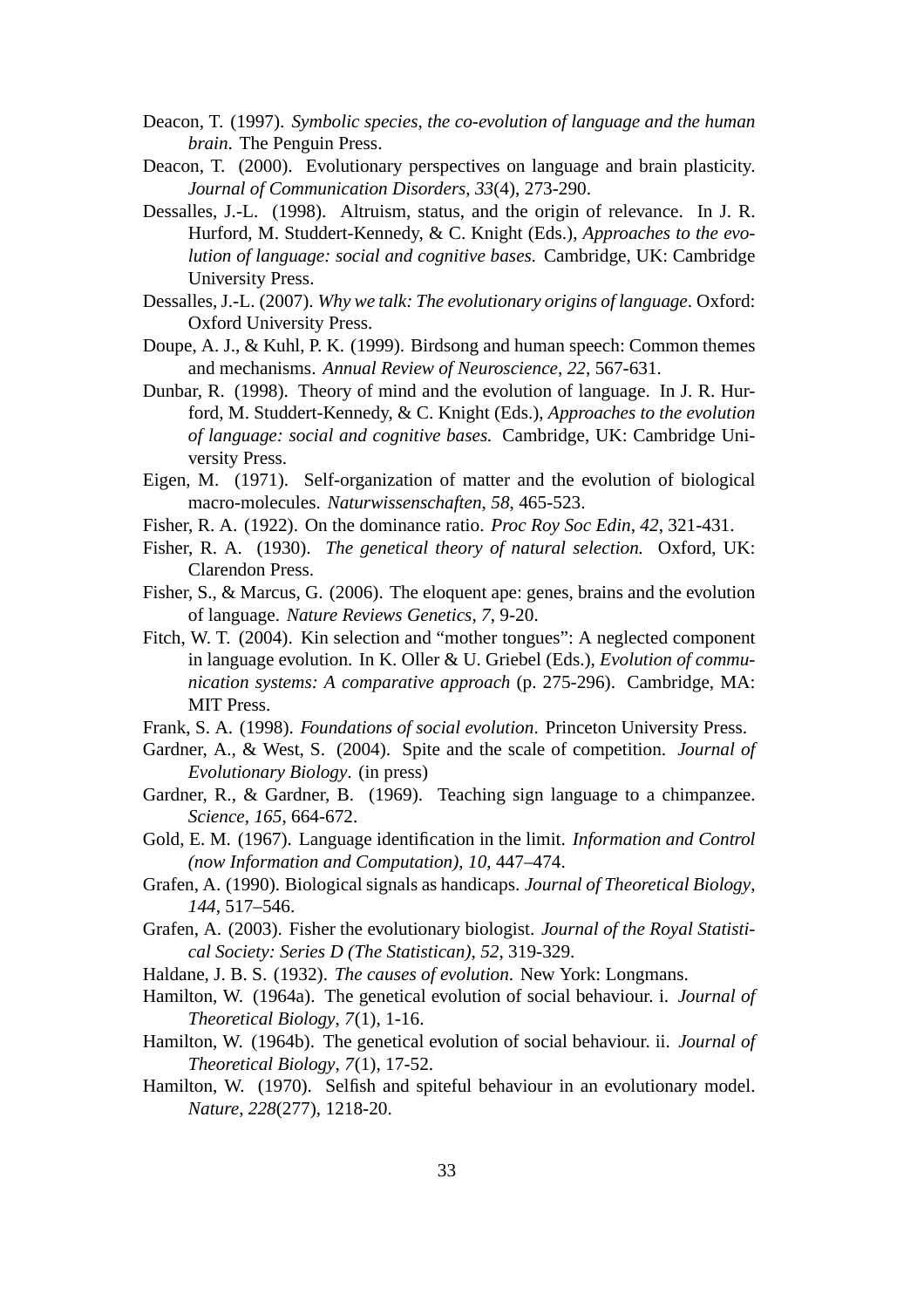- Hardy, G. H. (1908). Mendelian proportions in a mixed population. *Science*, *28*, 49-50.
- Harley, C. (1981). Learning the evolutionarily stable strategy. *Journal of Theoretical Biology*, *89*(4), 611-33.
- Hauser, M. D., & Fitch, W. T. (2003). What are the uniquely human components of the language faculty? In M. H. Christiansen & S. Kirby (Eds.), *Language evolution* (pp. 317–337). Oxford, UK: Oxford University Press.
- Heine, B., & Kuteva, T. (2007). *The genesis of grammar: A reconstruction*. Oxford: Oxford University Press.
- Hill, W., & Robertson, A. (1966). The effect of linkage on limits to artificial selection. *Genetical Research*, *8*(269-294).
- Hockett, C. (1960). The origin of speech. *Scientific American*, *203*, 88-111.
- Hurford, J. R. (1989). Biological evolution of the Saussurean sign as a component of the language acquisition device. *Lingua*, *77*(2), 187-222.
- Hurford, J. R. (2008). *The origins of meaning: Language in the light of evolution*. Oxford: Oxford University Press.
- Hurford, J. R., Studdert-Kennedy, M., & Knight, C. (Eds.). (1998). *Approaches to the evolution of language: social and cognitive bases*. Cambridge, UK: Cambridge University Press.
- Jackendoff, R. (1999). Possible stages in the evolution of the language capacity. *Trends in Cognitive Science*, *3*(7).
- Joshi, A., Vijay-Shanker, K., & Weir, D. (1991). The convergence of mildly context-sensitive grammar formalisms. In P. Sells, S. Shieber, & T. Wasow (Eds.), *Foundational issues in natural language processing* (p. 21-82). Cambridge MA: MIT Press.
- Kirby, S. (1994). Adaptive explanations for language universals: A model of Hawkins' performance theory. *Sprachtypologie und Universalienforshung*, *47*, 186-210.
- Kirby, S. (1998). Fitness and the selective adaptation of language. In J. Hurford, M. Studdert-Kennedy, & C. Knight (Eds.), *Approaches to the evolution of language.* Cambridge, UK: Cambridge University Press.
- Kirby, S. (2000). Syntax without natural selection: How compositionality emerges from vocabulary in a population of learners. In C. Knight, J. Hurford, & M. Studdert-Kennedy (Eds.), *The evolutionary emergence of language: Social function and the origins of linguistic form.* Cambridge, UK: Cambridge University Press.
- Kirby, S. (2002). Natural language from artificial life. *Artificial Life*, *8*(2), 185– 215.
- Kirkpatrick, M., Johnson, T., & Barton, N. (2002). General models of multilocus evolution. *Genetics*, *161*(4), 1727-50.
- Komarova, N., Niyogi, P., & Nowak, M. (2001). The evolutionary dynamics of grammar acquisition. *J. Theor. Biology*, *209*(1), 43-59.
- Lachmann, M., Szamado, S., & Bergstrom, C. T. (2001). Cost and conflict in animal signals and human language. *Proceedings of the National Academy of Sciences USA*, *98*, 13189-13194.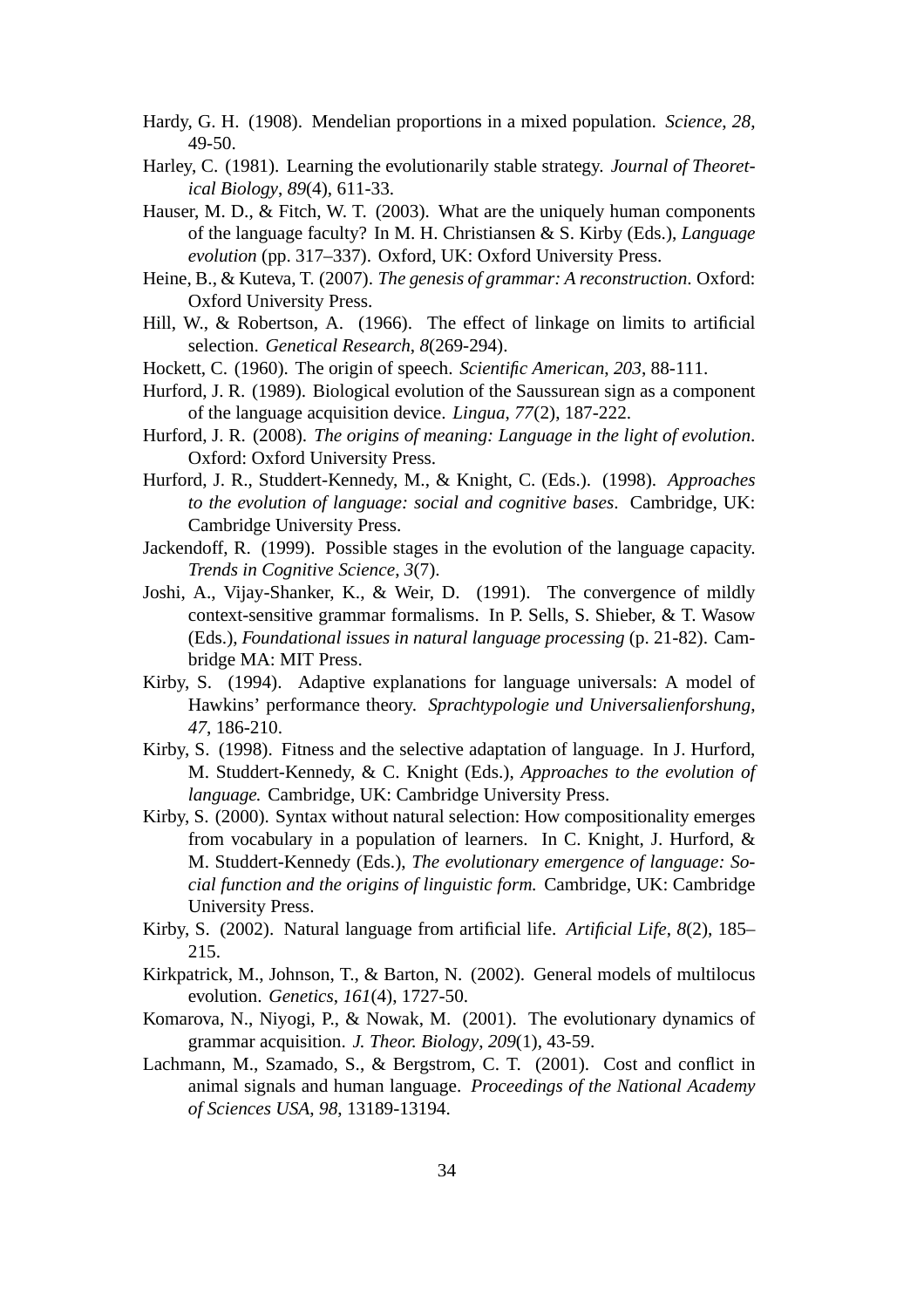- Lai, C., Fisher, S., Hurst, J., Vargha-Khadem, F., & Monaco, A. (2001). A forkheaddomain gene is mutated in a severe speech and language disorder. *Nature*, *413*(6855), 519-23.
- Lewis, D. K. (1969). *Convention: a philosophical study*. Cambridge, MA: Harvard University Press.
- Lewontin, R. C. (1998). The evolution of cognition: Questions we will never answer. In D. Scarborough & S. Sternberg (Eds.), *An invitation to cognitive science* (Vols. 4: Methods, models, and conceptual issues). Cambridge, MA: MIT Press.
- Lieberman, P. (1984). *The biology and evolution of language*. Cambridge, MA: Harvard University Press.
- Liljencrants, J., & Lindblom, B. (1972). Numerical simulations of vowel quality systems: the role of perceptual contrast. *Language*, *48*, 839-862.
- MacNeilage, P. F. (2008). *The origin of speech*. Oxford: Oxford University Press.
- Maynard Smith, J. (1964). Group selection and kin selection. *Nature*, *201*, 1145- 1147.
- Maynard Smith, J. (1965). The evolution of alarm calls. *The American Naturalist*, *99*, 59-63.
- Maynard Smith, J. (1982). *Evolution and the theory of games*. Cambridge University Press, Cambridge, England.
- Maynard Smith, J., & Haigh, J. (1974). The hitch-hiking effect of a favourable gene. *Genet.Res.*, *23*, 23-35.
- Maynard Smith, J., & Price, G. R. (1973). The logic of animal conflict. *Nature*, *246*, 15-18.
- Maynard Smith, J., & Szathmáry, E. (1995). *The major transitions in evolution*. Oxford: W.H. Freeman.
- Mesoudi, A., Whiten, A., & Laland, K. (2004). Perspective: is human cultural evolution darwinian? evidence reviewed from the perspective of the origin of species. *Evolution*, *58*(1), 1-11.
- Mitchener, G., & Nowak, M. A. (2002). Competitive exclusion and coexistence of universal grammars. *Bull Math Biol*, *65*, 67-93.
- Mufwene, S. S. (2008). *Language evolution: Contact, competition and change*. London: Continuum International Publishing Group.
- Nash, J. F. (1950). Equilibrium points in n-person games. *Proc. Natl. Acad. Sci. USA*, *36*, 48-49.
- Niyogi, P. (2002). Theories of cultural evolution and their applications to language change. In T. Briscoe (Ed.), *Linguistic evolution through language acquisition: formal and computational models.* Cambridge University Press.
- Nowak, M. A., Komarova, N., & Niyogi, P. (2001). Evolution of universal grammar. *Science*, *291*, 114-118.
- Nowak, M. A., Komarova, N. L., & Niyogi, P. (2002). Computational and evolutionary aspects of language. *Nature*, *417*, 611-617.
- Nowak, M. A., & Krakauer, D. C. (1999). The evolution of language. *Proc. Nat. Acad. Sci. USA*, *96*, 8028-8033.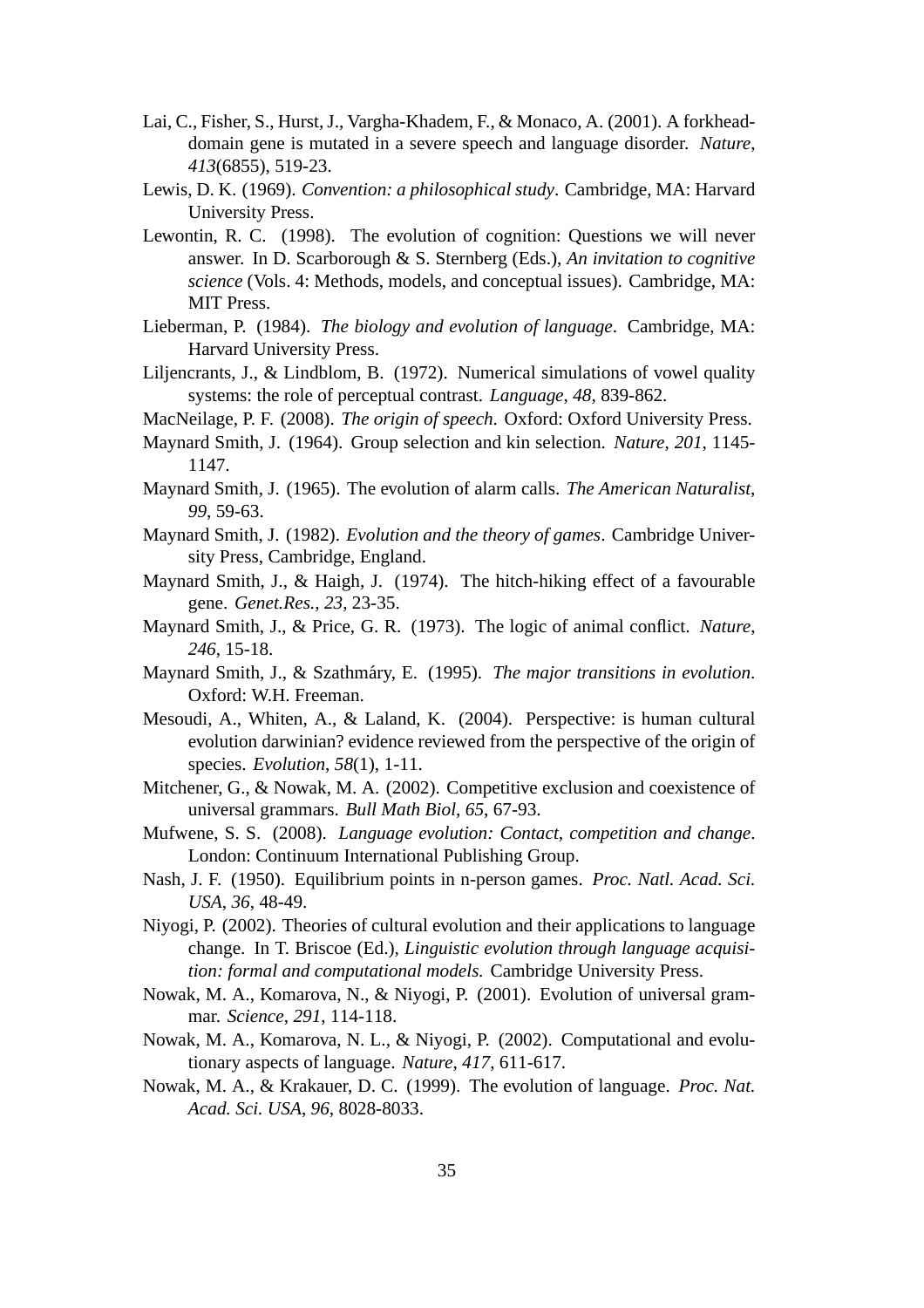- Okasha, S. (2003). Biological altruism. In E. N. Zalta (Ed.), *The stanford encyclopedia of philosophy.*
- Oliphant, M. (1999). The learning barrier: Moving from innate to learned systems of communication. *Adaptive Behavior*, *7*(3/4).
- Oliphant, M., & Batali, J. (1996). Learning and the emergence of coordinated communication. *Center for research on language newsletter*, *11*(1), 1-46.
- Parker, G. A., & Maynard Smith, J. (1990). Optimality theory in evolutionary biology. *Nature*, *348*, 27-33.
- Pinker, S. (2000). Survival of the clearest. *Nature*, *404*, 441-442. (News and Views)
- Pinker, S., & Jackendoff, R. (2005). The faculty of language: What's special about it. *Cognition*, *95*(2), 201-236.
- Price, G. R. (1970). Selection and covariance. *Nature*, *227*, 520-521.
- Prince, A., & Smolensky, P. (2004). *Optimality theory: Constraint interaction in generative grammar*. Blackwell.
- Provine, W. (1986). *Sewall Wright and evolutionary biology*. Chicago, IL: University of Chicago Press.
- Rooij, R. van. (2004). Evolution of conventional meaning and conversational principles. *Synthese (Knowledge, Rationality and Action)*, *139*, 331-366.
- Roughgarden, J. (1979). *Theory of population genetics and evolutionary ecology: An introduction*. New York: Macmillan. (Reprinted 1987.)
- Savage-Rumbaugh, S., McDonald, K., Sevcik, R. A., Hopkins, W. D., & Rubert, E. (1986). Spontaneous symbol acquisition and communicative use by pygmy chimpanzees (*Pan paniscus*). *Journal of Experimental Psychology: General*, *115*(3), 211–235.
- Seyfarth, R., Cheney, D., & Marler, P. (1980). Monkey responses to three different alarm calls: evidence of predator classification and semantic communication. *Science*, *210*, 801-803.
- Seyfarth, R. M., & Cheney, D. L. (1997). Some general features of vocal development in nonhuman primates. In C. T. Snowdon & M. Hausberger (Eds.), *Social influences on vocal development* (p. 249-273). Cambridge, U.K.: Cambridge University Press.
- Sherman, P. W. (1977). Nepotism and the evolution of alarm calls. *Science*, *197*, 1246-1253.
- Siegelmann, H., & Sontag, E. (1991). *Neural networks are universal computing devices* (Tech. Rep. Nos. SYCON–91–08). Rutgers Center for Systems and Control.
- Skyrms, B. (1996). *Evolution of the social contract*. Cambridge, UK: Cambridge University Press.
- Smith, K. (2004). The evolution of vocabulary. *Journal of Theoretical Biology*, *228*(1), 127-142.
- Számadó, S., & Szathmáry, E. (2006). Selective scenarios for the emergence of natural language. *Trends in cognitive sciences*, *21*(10), 555-561.
- Szathmáry, E. (1999). The first replicators. In L. Keller (Ed.), *Levels of selection in evolution* (p. 31-52). Princeton, NJ: Princeton University Press.